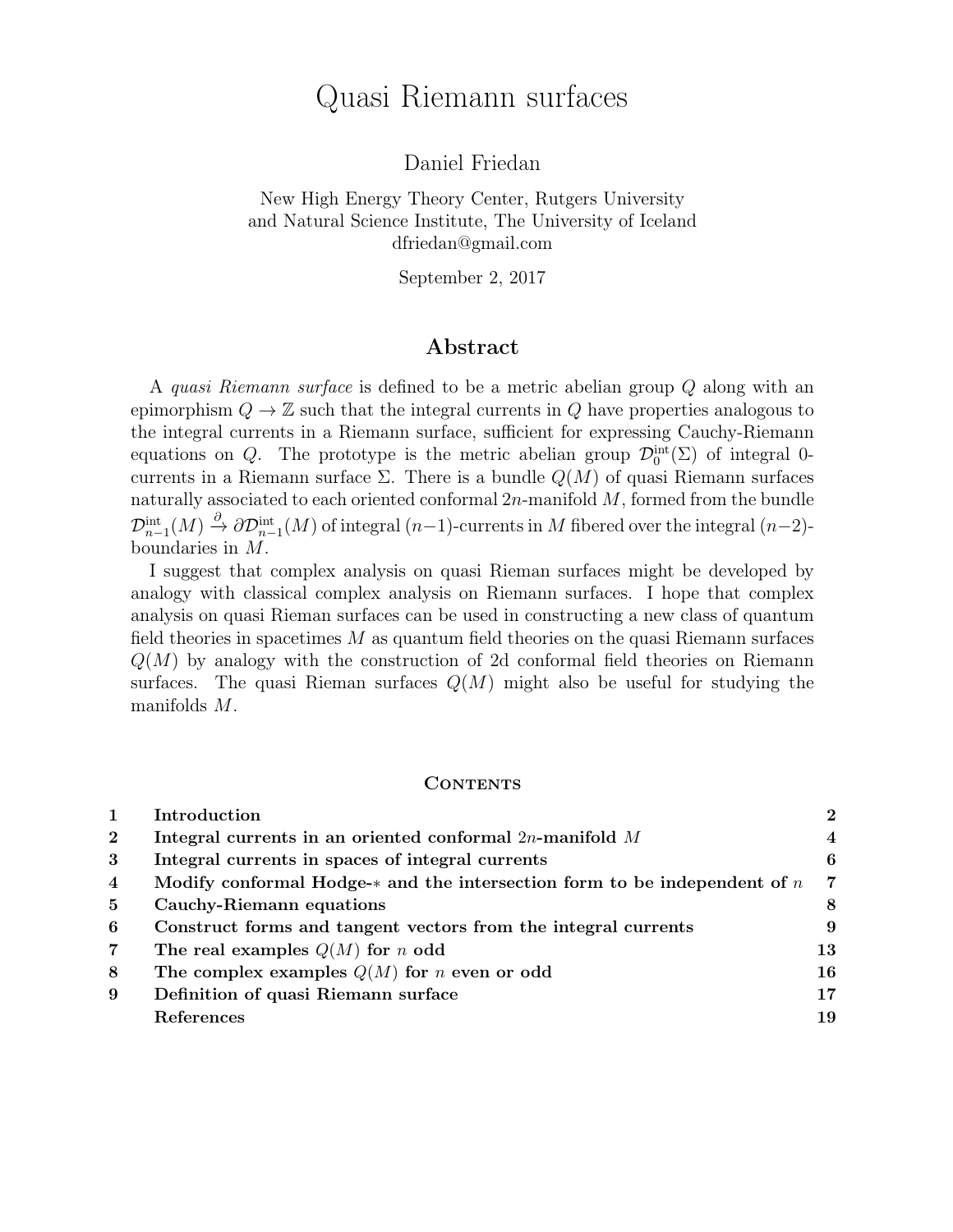#### 1 Introduction

A quasi Riemann surface is defined to be a metric abelian group Q along with an epimorphism  $Q \rightarrow \mathbb{Z}$  such that the integral currents in Q have properties analogous to the integral currents in a Riemann surface, sufficient for expressing Cauchy-Riemann equations on Q.

This note is based on an earlier paper [1] where the proposed definition of quasi Riemann surface was motivated by considerations from quantum field theory. Here the notion of quasi Riemann surface is presented without the quantum field theory motivation. The presentation is entirely naive and formal; there is no attempt at rigor; there is no attempt to be precise about topologies or domains of definition.

A summary of the quantum field theory project is given in [2]. The goal of the project is to construct quantum field theories on quasi Riemann surfaces by imitating the construction of 2d conformal field theories on Riemann surfaces. The latter is based on conformal tensor analysis on Riemann surfaces, especially the Laurent expansions of meromorphic conformal tensors and the Cauchy integral formula. An analogous technology is needed on quasi Riemann surfaces.

The basic objects are the *integral currents* in manifolds and in metric spaces provided by Geometric Measure Theory [3–5]. The metric abelian group  $\mathcal{D}_k^{\text{int}}(X)$  of integral k-currents in a manifold or metric space  $X$  is a certain metric completion of the abelian group of singular k-chains in X. Part of the initial impetus to consider this mathematical material came from Gromov's comments on spaces of cycles in section 5 of [6] which referred to [4].

The main elements of the proposal are:

1. For M an oriented 2n-dimensional conformal manifold and  $\Sigma$  a Riemann surface, there is an analogy

$$
\mathcal{D}_{j+n-1}^{\text{int}}(M) \longleftrightarrow \mathcal{D}_j^{\text{int}}(\Sigma) \qquad j=0,1,2 \tag{1.1}
$$

On each side there is a bilinear form, the intersection form, which gives the intersection number of two currents with  $j_1 + j_2 = 2$ , and there is a conformally invariant Hodge  $*$ -operator in the middle dimension,  $j = 1$ , acting on the vector space of differential forms dual to the currents.

- 2. The Cauchy-Riemann equations on a Riemann surface  $\Sigma$  can be expressed in terms of the integral currents in  $\Sigma$ , the boundary operator  $\partial$ , the intersection form, and the conformal Hodge ∗-operator acting in the middle dimension.
- 3. There are natural morphisms of metric abelian groups

$$
\Pi_{j,k} \colon \mathcal{D}_j^{\text{int}}(\mathcal{D}_k^{\text{int}}(M)) \to \mathcal{D}_{j+k}^{\text{int}}(M) \tag{1.2}
$$

(Their construction is a basic point where mathematical rigor is wanted.)

4.  $\mathcal{D}_{n-1}^{\text{int}}(M)$  is regarded as a fiber bundle over the integral  $(n-2)$ -boundaries

$$
\mathcal{D}_{n-1}^{\text{int}}(M) \stackrel{\partial}{\longrightarrow} \partial \mathcal{D}_{n-1}^{\text{int}}(M) \qquad \mathcal{D}_{n-1}^{\text{int}}(M)_{\partial \xi_0} = \left\{ \xi \in \mathcal{D}_{n-1}^{\text{int}}(M) : \partial \xi = \partial \xi_0 \right\} \tag{1.3}
$$

The examples  $Q(M)$  of real quasi Riemann surfaces are the metric abelian groups

$$
\text{for } n \text{ odd} \qquad Q_{\mathbb{Z}\partial\xi_0} = \mathcal{D}_{n-1}^{\text{int}}(M)_{\mathbb{Z}\partial\xi_0} = \bigoplus_{m \in \mathbb{Z}} \mathcal{D}_{n-1}^{\text{int}}(M)_{m\partial\xi_0} \qquad Q_{\mathbb{Z}\partial\xi_0} \xrightarrow{\partial} \mathbb{Z}\partial\xi_0 \quad (1.4)
$$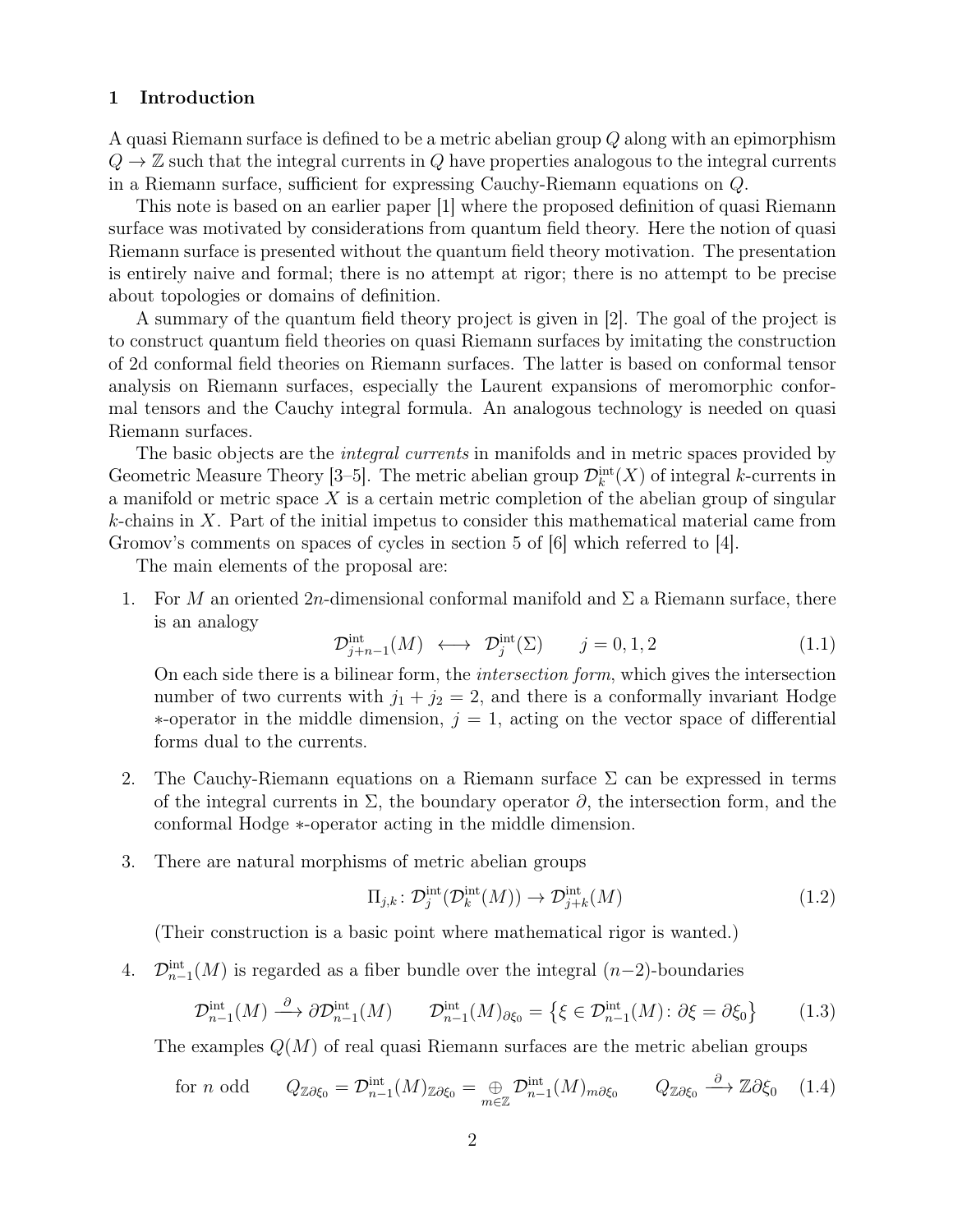The examples of complex quasi Riemann surfaces are

for  $n$  even or odd  $\lim_{n-1}(M)_{\mathbb{Z}\partial\xi_0}\oplus i\partial\mathcal{D}_n^{\text{int}}(M) \qquad Q_{\mathbb{Z}\partial\xi_0}\stackrel{\partial}{\longrightarrow}\mathbb{Z}\partial\xi_0 \quad (1.5)$ 

In both cases there is a chain complex of metric abelian groups

$$
0 \xrightarrow{\partial} \mathbb{Z} \xrightarrow{\partial} Q_2 \xrightarrow{\partial} Q_1 \xrightarrow{\partial} Q_0 \xrightarrow{\partial} \mathbb{Z} \xrightarrow{\partial} 0
$$
\n
$$
(1.6)
$$

$$
Q_0 = Q_{\mathbb{Z}\partial\xi_0}
$$
  $Q_1 = \mathcal{D}_n^{\text{int}}(M)$  or  $\mathcal{D}_n^{\text{int}}(M) \oplus i\mathcal{D}_n^{\text{int}}(M)$ 

with a nondegenerate intersection form and with an operator

$$
J = \epsilon_n * \qquad \epsilon_n^2 = (-1)^{n-1} \qquad J^2 = -1 \tag{1.7}
$$

acting on forms in the middle dimension, dual to  $Q_1$ . This is the same structure as found in the augmented chain complex of integral currents in a Riemann surface  $\Sigma$ 

$$
0 \xrightarrow{\partial} \mathbb{Z} \xrightarrow{\partial} \mathcal{D}_2^{\text{int}}(\Sigma) \xrightarrow{\partial} \mathcal{D}_1^{\text{int}}(\Sigma) \xrightarrow{\partial} \mathcal{D}_0^{\text{int}}(\Sigma) \xrightarrow{\partial} \mathbb{Z} \xrightarrow{\partial} 0 \tag{1.8}
$$

The complexification (1.5) is needed when *n* is even because  $\epsilon_n$  is then imaginary.

- 5. A version of tensor analysis on a metric abelian group Q is based on the integral currents  $\mathcal{D}_j^{\text{int}}(Q)$ . The space of j-forms on Q is defined as  $\Omega_j(Q) = \text{Hom}(\mathcal{D}_j^{\text{int}}(Q), \mathbb{R})$ . The tangent space  $T_{\xi}Q$  at  $\xi \in Q$  is defined as the vector space of infinitesimal 1simplices at  $\xi$ . The cotangent space is the dual vector space  $T_{\xi}^*Q = T_{\xi}Q^*$ .
- 6. The intersection form and the conformal Hodge ∗-operator of M are pulled back to  $Q = Q_{\mathbb{Z}\partial \xi_0}$  using morphisms  $\Pi_j \colon \mathcal{D}_j^{\text{int}}(Q) \to Q_j$  derived from the morphisms

$$
\Pi_{j,n-1}: \mathcal{D}_j^{\text{int}}(\mathcal{D}_{n-1}^{\text{int}}(M)) \to \mathcal{D}_{j+n-1}^{\text{int}}(M) \qquad j = 0, 1, 2 \tag{1.9}
$$

The resulting structures on the  $\mathcal{D}_j^{\text{int}}(Q)$ ,  $j = 0, 1, 2$  are analogous to the structures on the integral currents  $\mathcal{D}_j^{\text{int}}(\Sigma)$  in a Riemann surface  $\Sigma$  that are sufficient for expressing the Cauchy-Riemann equations.

7. A quasi Riemann surface is defined to be a metric abelian group Q, along with a morphism  $Q \to \mathbb{Z}$ , such that the integral currents  $\mathcal{D}_j^{\text{int}}(Q)$  have these structures. The set of morphisms

$$
Q_{\mathbb{Z}\partial\xi_0} \xrightarrow{\partial} \mathbb{Z}\partial\xi_0 \tag{1.10}
$$

form a bundle of quasi Riemann surfaces  $Q(M) \to B(M)$  naturally associated to the oriented conformal  $2n$ -manifold M. (More precisely, the base  $B(M)$  is the space of maximal infinite cyclic subgroups  $\mathbb{Z}\partial \xi_0 \subset \partial \mathcal{D}^{\text{int}}_{n-1}(M)$ .)

8. A quantum field theory on M is to be constructed by putting a 2d conformal field theory on each of the quasi Riemann surfaces  $Q_{\mathbb{Z}\partial\xi_0}$ . There is to be one such quantum field theory on M for every ordinary 2d conformal field theory on Riemann surfaces.

This note consists of technical preliminaries (sections 2–5), the proposed version of tensor analysis on metric abelian groups (section 6), the examples  $Q(M)$  (sections 7 and 8), and the proposed definition of quasi Riemann surface (section 9). A companion note [7] collects some questions, comments, and speculations and some remarks on complications that are glossed over here.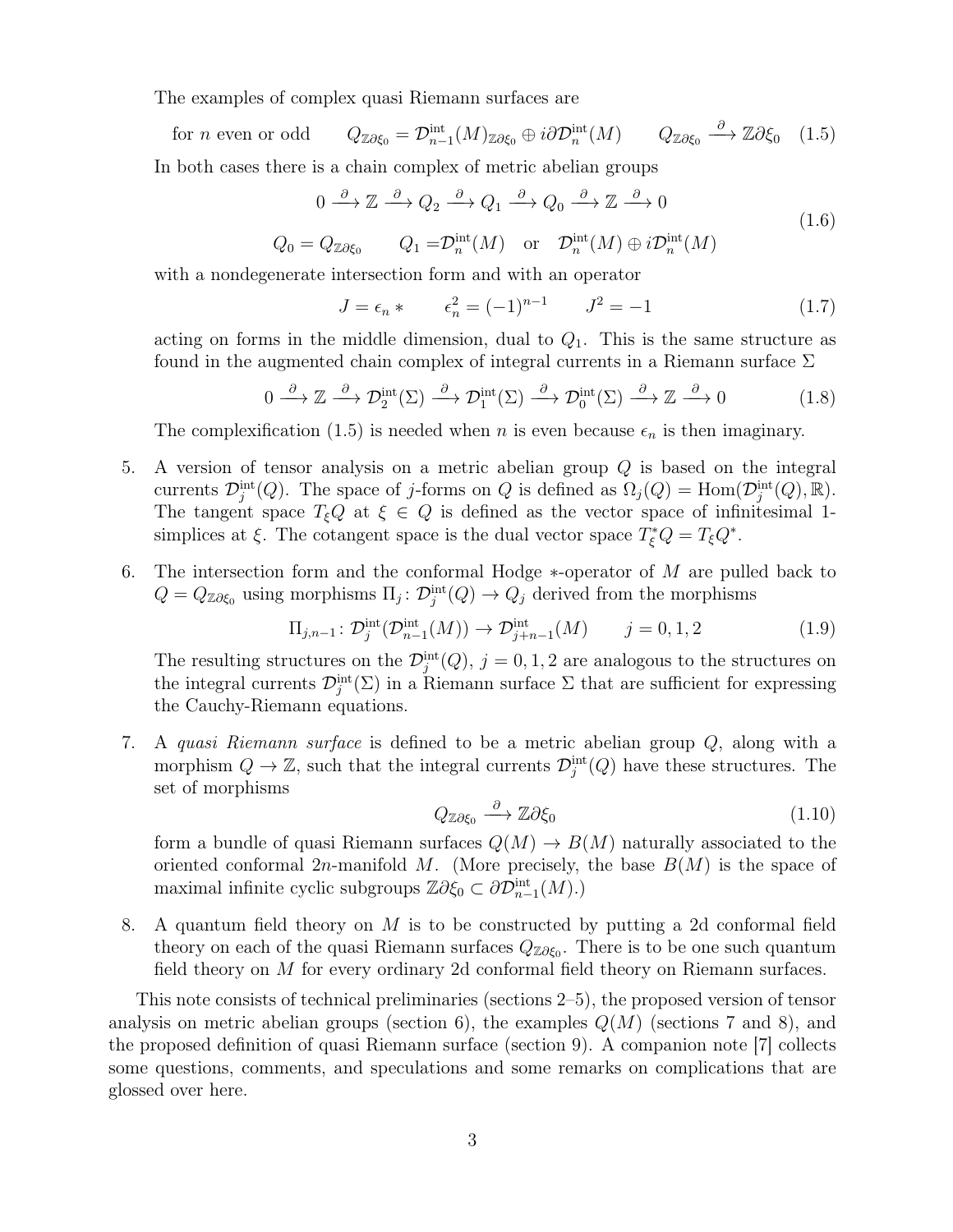#### 2 Integral currents in an oriented conformal  $2n$ -manifold M

#### 2.1 The manifold M

Let M be an oriented conformal manifold of even dimension  $2n \geq 2$ . For simplicity, let M be compact and without boundary. The Hodge  $*$ -operator acting on smooth *n*-forms depends only on the conformal structure

$$
*\colon \Omega_n^{\text{smooth}}(M) \to \Omega_n^{\text{smooth}}(M) \qquad *\omega_{\mu_1...\mu_n}(x) = \frac{1}{n!} \epsilon_{\mu_1...\mu_n}^{\nu_1...\nu_n}(x) \omega_{\nu_1...\nu_n}(x)
$$
\n
$$
*^2 = (-1)^n \tag{2.1}
$$

The conformal Hodge ∗-operator acting on n-forms is all that we use of the conformal structure of M.

#### 2.2 Currents and boundaries

A k-current  $\xi$  in M is a distribution on the smooth k-forms  $\omega$ 

$$
\xi: \omega \mapsto \int_{\xi} \omega = \int_{M} d^{d}x \, \frac{1}{k!} \xi^{\mu_{1} \cdots \mu_{k}}(x) \, \omega_{\mu_{1} \cdots \mu_{k}}(x) \qquad \deg(\xi) = k \tag{2.2}
$$

 $\mathcal{D}_k^{\text{distr}}(M)$  is the real vector space of k-currents in M. The boundary operator on currents is the dual of the exterior derivative on forms

$$
\partial \colon \mathcal{D}_k^{\text{distr}}(M) \to \mathcal{D}_{k-1}^{\text{distr}}(M) \qquad \int_{\partial \xi} \omega = \int_{\xi} d\omega \qquad (\partial \xi)^{\mu_2 \cdots \mu_k}(x) = -\partial_{\mu_1} \xi^{\mu_1 \cdots \mu_k}(x)
$$
\n
$$
\partial^2 = 0 \qquad (2.3)
$$

The Hodge ∗-operator acts on the distributional n-currents by

$$
\int_{*\xi} \omega = \int_{\xi} * \omega \qquad \xi \in \mathcal{D}_n^{\text{distr}}(M) \qquad \omega \in \Omega_n^{\text{smooth}}(M) \tag{2.4}
$$

#### 2.3 Singular currents

A k-simplex  $\sigma$  in M is represented by a k-current  $[\sigma]$ 

$$
\sigma \colon \Delta^k \to M \qquad \int_{[\sigma]} \omega = \int_{\Delta^k} \sigma^* \omega \tag{2.5}
$$

The space  $\mathcal{D}_k^{\text{sing}}$  $\binom{sing}{k}(M)$  of *singular* k-currents in M is the abelian group of currents generated by the k-simplices in  $M$ , i.e., the currents representing the singular k-chains in  $M$ 

$$
\sigma = \sum_{i} m_{i} \sigma_{i}, \quad m_{i} \in \mathbb{Z} \qquad [\sigma] = \sum_{i} m_{i} [\sigma_{i}] \qquad \int_{[\sigma]} \omega = \sum_{i} m_{i} \int_{\Delta^{k}} \sigma_{i}^{*} \omega. \tag{2.6}
$$

The boundary operators on singular chains and on singular currents are compatible

$$
\partial[\sigma] = [\partial \sigma], \qquad \partial \mathcal{D}_k^{\text{sing}}(M) \subset \mathcal{D}_{k-1}^{\text{sing}}(M) \tag{2.7}
$$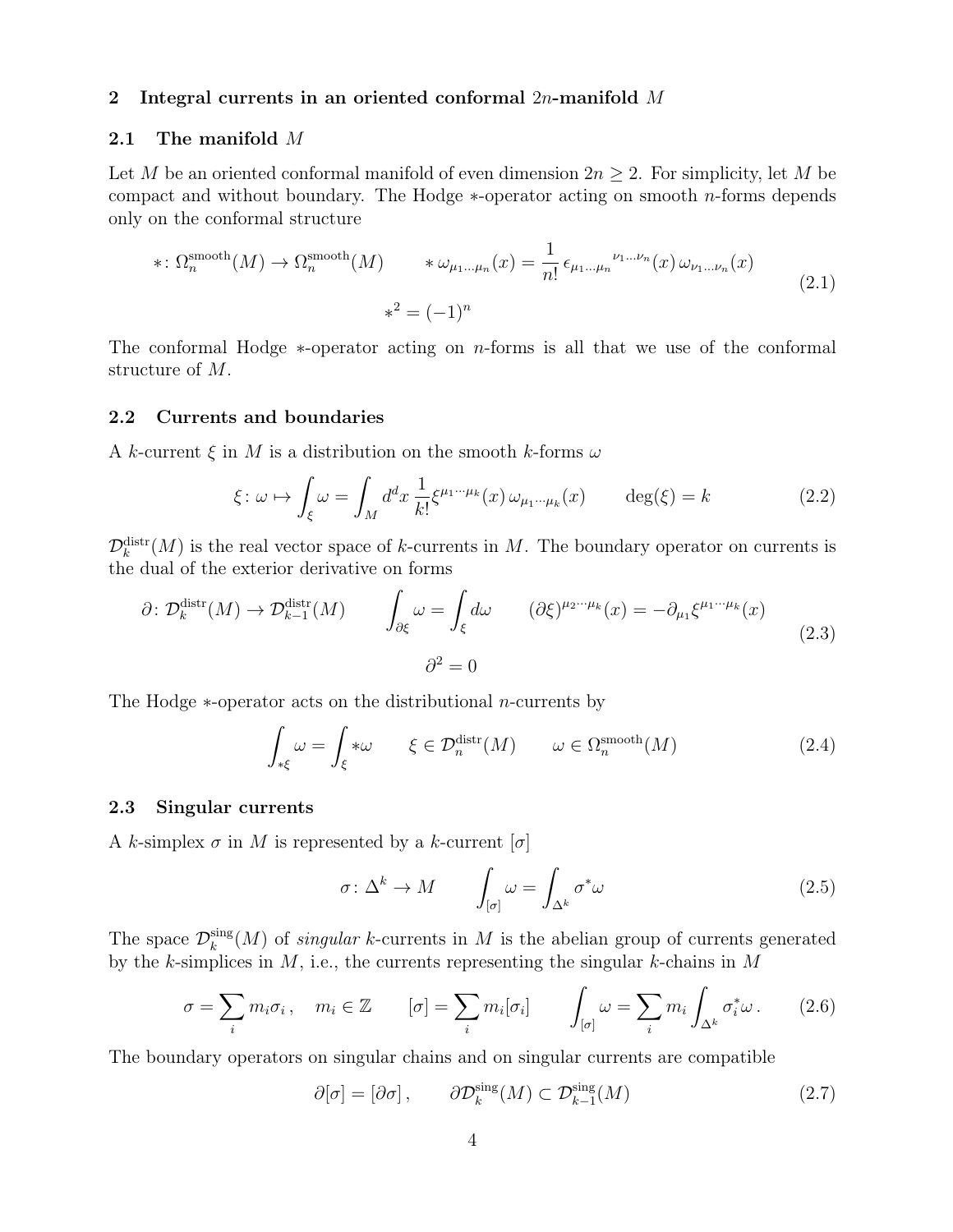#### 2.4 Integral currents

The metric abelian group  $\mathcal{D}_k^{\text{int}}(M)$  of *integral k*-currents in M is the metric completion of  $\mathcal{D}_k^{\rm sing}$  $_{k}^{\mathrm{sing}}(M)$ 

$$
\mathcal{D}_k^{\text{sing}}(M) \subset \mathcal{D}_k^{\text{int}}(M) \subset \mathcal{D}_k^{\text{distr}}(M) \tag{2.8}
$$

with respect to the *flat metric* induced from the *flat norm* 

$$
dist(\xi_1, \xi_2)_{\text{flat}} = ||\xi_1 - \xi_2||_{\text{flat}}
$$
  

$$
||\xi||_{\text{flat}} = \inf \left\{ \text{mass}(\xi - \partial \xi') + \text{mass}(\xi'), \xi' \in \mathcal{D}_{k+1}^{\text{sing}}(M) \right\}
$$
  

$$
\text{mass}(\xi) = k - \text{volume}(\xi) \qquad \xi \in \mathcal{D}_k^{\text{sing}}(M)
$$
 (2.9)

The flat metric distance between  $\xi_1$  and  $\xi_2$  measures the effort needed to deform  $\xi_1$  to  $\xi_2$  or, equivalently, to deform  $\xi_1 - \xi_2$  to 0. The k-volume of a k-current depends on a particular choice of Riemannian metric on  $M$ , but the resulting metric completion  $\mathcal{D}_k^{\text{int}}(M)$ is independent of the choice. The boundary of an integral current is an integral current

$$
\partial \mathcal{D}_k^{\text{int}}(M) \subset \mathcal{D}_{k-1}^{\text{int}}(M) \tag{2.10}
$$

#### 2.5 The fiber bundle of integral  $k$ -currents

Regard

$$
\mathcal{D}_k^{\text{int}}(M) \xrightarrow{\partial} \partial \mathcal{D}_k^{\text{int}}(M) \tag{2.11}
$$

as a fiber bundle with fibers

$$
\mathcal{D}_k^{\text{int}}(M)_{\partial \xi_0} = \left\{ \xi \in \mathcal{D}_k^{\text{int}}(M) : \partial \xi = \partial \xi_0 \right\} \tag{2.12}
$$

 $\mathcal{D}_k^{\text{int}}(M)_0 = \text{Ker }\partial$  is the metric abelian group of integral k-cycles. For  $\partial \xi_0 \neq 0$ , the fiber  $\mathcal{D}_{k}^{\text{int}}(M)_{\partial \xi_0}$  is the space of *relative* integral k-cycles, i.e., relative to  $\partial \xi_0$ .

#### 2.6 The intersection form

The bilinear *intersection form* is defined almost everywhere on pairs of currents in  $M$ , vanishing unless the degrees of the two currents add up to the dimension of M

$$
I_M(\xi_1, \xi_2) = \int_M d^d x \, \frac{1}{k_1! k_2!} \epsilon_{\mu_1 \cdots \mu_{k_1} \nu_1 \cdots \nu_{k_2}}(x) \, \xi_1^{\mu_1 \cdots \mu_{k_1}}(x) \, \xi_2^{\nu_1 \cdots \nu_{k_2}}(x) \qquad k_1 + k_2 = 2n
$$
\n
$$
I_M(\xi_1, \xi_2) = 0 \qquad k_1 + k_2 \neq 2n
$$
\n
$$
(2.13)
$$

The intersection form is independent of the conformal structure; it depends only on the orientation of M. The intersection form on integral currents gives the integer intersection number

$$
I_M(\xi_1, \xi_2) \in \mathbb{Z} \quad \text{(where defined)} \qquad \xi_1 \in \mathcal{D}_{k_1}^{\text{int}}(M) \qquad \xi_2 \in \mathcal{D}_{k_2}^{\text{int}}(M) \tag{2.14}
$$

The intersection form on the integral cycles is defined everywhere and depends only on the homology classes of the cycles.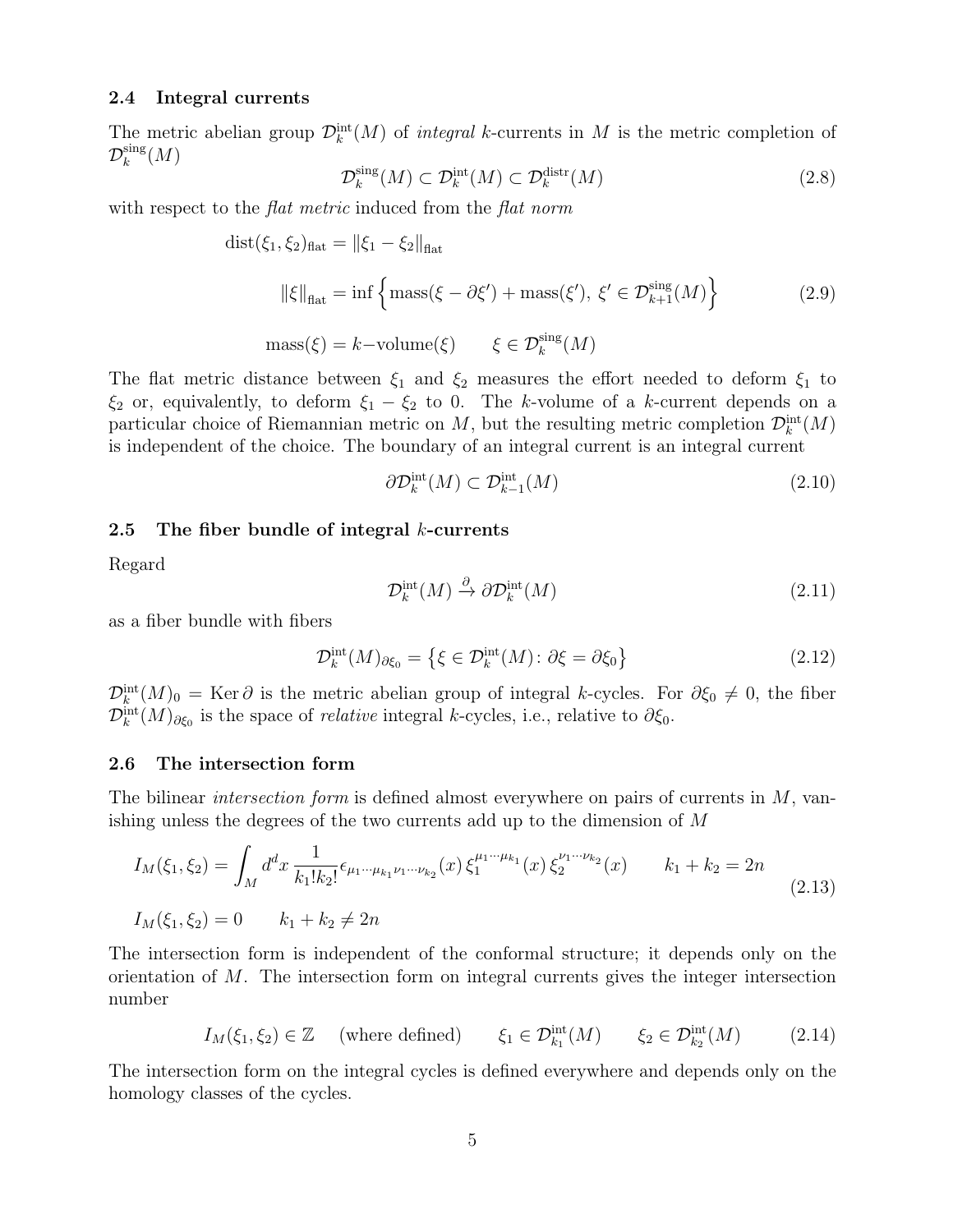#### 2.7 The chain complex of integral currents

For  $n \geq 2$  we use only a portion of the middle of the chain complex of integral currents

$$
\mathcal{D}_{n+2}^{\text{int}}(M) \xrightarrow{\partial} \mathcal{D}_{n+1}^{\text{int}}(M) \xrightarrow{\partial} \mathcal{D}_{n}^{\text{int}}(M) \xrightarrow{\partial} \mathcal{D}_{n-1}^{\text{int}}(M) \xrightarrow{\partial} \mathcal{D}_{n-2}^{\text{int}}(M) \tag{2.15}
$$

When  $n = 1$ , M is a two-dimensional conformal manifold, i.e., a Riemann surface, which we write  $\Sigma$  instead of M. We augment its integral chain complex at both ends

$$
0 \xrightarrow{\partial} \mathcal{D}_3^{\text{int}}(\Sigma) \xrightarrow{\partial} \mathcal{D}_2^{\text{int}}(\Sigma) \xrightarrow{\partial} \mathcal{D}_1^{\text{int}}(\Sigma) \xrightarrow{\partial} \mathcal{D}_0^{\text{int}}(\Sigma) \xrightarrow{\partial} \mathcal{D}_{-1}^{\text{int}}(\Sigma) \xrightarrow{\partial} 0
$$
 (2.16)

where we set

$$
\mathcal{D}_{-1}^{\text{int}}(\Sigma) = \mathbb{Z} \qquad \eta \in \mathcal{D}_0^{\text{int}}(\Sigma) \stackrel{\partial}{\longmapsto} \int_{\eta} 1 \in \mathcal{D}_{-1}^{\text{int}}(\Sigma) \tag{2.17}
$$

$$
\mathcal{D}_3^{\text{int}}(\Sigma) = \mathbb{Z} \qquad 1 \in \mathcal{D}_3^{\text{int}}(\Sigma) \stackrel{\partial}{\longmapsto} \Sigma \in \mathcal{D}_2^{\text{int}}(\Sigma)
$$

In particular

$$
\partial \delta_z = 1 \tag{2.18}
$$

where  $\delta_z \in \mathcal{D}_0^{\text{int}}(\Sigma)$  represents the point  $z \in \Sigma$ , i.e.,  $\delta_z$  is the Dirac delta-function at z.

In order to maintain a uniform terminology over all  $n$ , we call  $\mathcal{D}_0^{\text{int}}(\Sigma)$  the space of integral 0-currents and we call  $\text{Ker } \partial = \mathcal{D}_0^{\text{int}}(\Sigma)_0$  the space of integral 0-cycles. It is perhaps more usual to write the chain complex without augmentation

$$
0 \xrightarrow{\partial} \mathcal{D}_2^{\text{int}}(\Sigma) \xrightarrow{\partial} \mathcal{D}_1^{\text{int}}(\Sigma) \xrightarrow{\partial} \mathcal{D}_0^{\text{int}}(\Sigma) \xrightarrow{\partial} 0
$$
\n(2.19)

Then  $\mathcal{D}_0^{\text{int}}(\Sigma)$  is called the space of integral 0-cycles and, for  $\eta \in \mathcal{D}_0^{\text{int}}(\Sigma)$ , the integer  $\partial \eta$ defined in  $(2.17)$  is called the degree of  $\eta$ .

#### 3 Integral currents in spaces of integral currents

The integral currents in a complete metric space were constructed in [5]. So we take as given the metric abelian group  $\mathcal{D}_j^{\text{int}}(\mathcal{D}_k^{\text{int}}(M))$  of integral j-currents in the complete metric space  $\mathcal{D}_k^\text{int}(M).$ 

## 3.1 The morphisms  $\prod_{j,k} : \mathcal{D}^\mathrm{int}_j(\mathcal{D}^\mathrm{int}_k(M)) \to \mathcal{D}^\mathrm{int}_{j+k}(M)$

Following comments in section 5 of [6] which refer to [4], we write  $\mathcal{C}_k^{\text{sing}}$  $\binom{sing}{k}(M)$  for the space of singular k-chains in M and  $\mathcal{C}^{\text{sing}}_i$  $\sup_j$  ( $\mathcal{C}_k^{\rm sing}$  $\lim_{k} (M)$  for the space of singular j-chains in  $\mathcal{C}_k^{\text{sing}}$  $_k^{\text{sing}}(M).$ The product  $\Delta^j \times \Delta^k$  of the j-simplex with the k-simplex is a singular  $(j+k)$ -chain so there is a natural morphism

$$
\Pi_{j,k}^{\text{sing}} \colon \mathcal{C}_j^{\text{sing}}(\mathcal{C}_k^{\text{sing}}(M)) \to \mathcal{C}_{j+k}^{\text{sing}}(M) \tag{3.1}
$$

We suppose that  $\Pi_{j,k}^{\text{sing}}$  respects the flat metrics so gives a natural morphism of metric abelian groups

$$
\Pi_{j,k} \colon \mathcal{D}_j^{\text{int}}(\mathcal{D}_k^{\text{int}}(M)) \to \mathcal{D}_{j+k}^{\text{int}}(M) \tag{3.2}
$$

In particular

$$
\Pi_{0,k}\delta_{\xi} = \xi \tag{3.3}
$$

where  $\delta_{\xi} \in \mathcal{D}_0^{\text{int}}(\mathcal{D}_k^{\text{int}}(M))$  is the 0-current representing the point  $\xi \in \mathcal{D}_k^{\text{int}}(M)$ .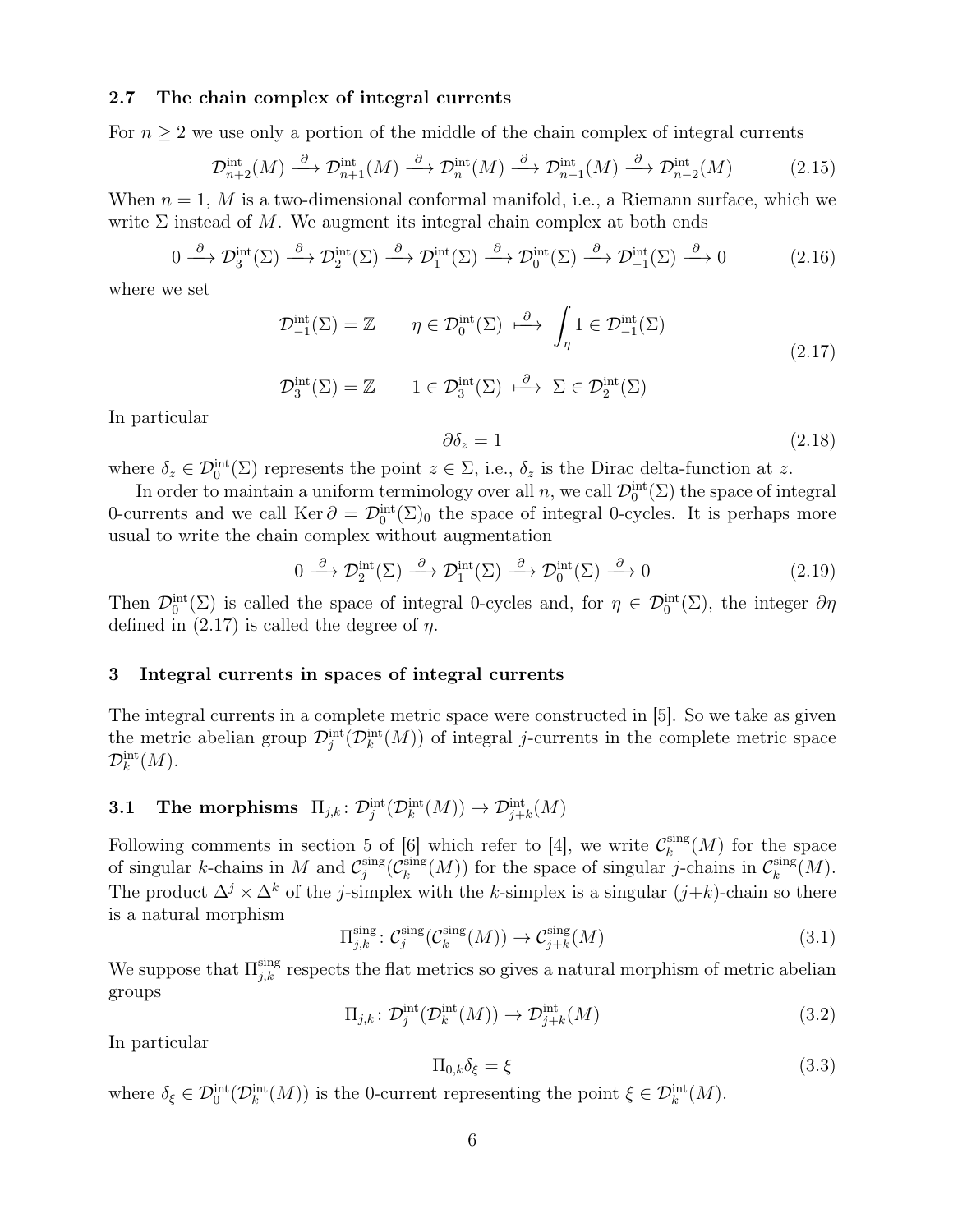### 3.2  $\Pi_{j,k}$  and ∂

From

$$
\partial(\Delta^j \times \Delta^k) = \partial \Delta^j \times \Delta^k + (-1)^j \Delta^j \times \partial \Delta^k \tag{3.4}
$$

it follows that

$$
\partial \Pi_{j,k} = \Pi_{j-1,k} \partial + (-1)^j \Pi_{j,k-1} \partial_{*j,k}
$$
\n(3.5)

where

$$
\partial_{*j,k} \colon \mathcal{D}_j^{\text{int}}(\mathcal{D}_k^{\text{int}}(M)) \to \mathcal{D}_j^{\text{int}}(\mathcal{D}_{k-1}^{\text{int}}(M)) \tag{3.6}
$$

is the push-forward of the boundary map  $\partial \colon \mathcal{D}_k^{\text{int}}(M) \to \mathcal{D}_{k-1}^{\text{int}}(M)$ .

### 3.3 Translation invariance

Let  $T^{\xi}$  be translation by  $\xi$  in the abelian group  $\mathcal{D}_{k}^{\text{int}}(M)$ 

$$
\mathcal{T}^{\xi} : \mathcal{D}_{k}^{\text{int}}(M) \to \mathcal{D}_{k}^{\text{int}}(M) \qquad \mathcal{T}^{\xi} : \xi' \mapsto \xi + \xi' \tag{3.7}
$$

 $T^{\xi}$  acts on currents in  $\mathcal{D}_{k}^{\text{int}}(M)$  by pushing forward

$$
T_*^{\xi} \colon \mathcal{D}_j^{\text{int}}(\mathcal{D}_k^{\text{int}}(M)) \to \mathcal{D}_j^{\text{int}}(\mathcal{D}_k^{\text{int}}(M)) \tag{3.8}
$$

From  $\Pi_{0,k}\delta_{\xi}=\xi$  it follows that  $\Pi_{0,k}$  is translation-invariant in the sense that

$$
\Pi_{0,k} \mathcal{T}_{*}^{\xi} = \mathcal{T}^{\xi} \Pi_{0,k} \tag{3.9}
$$

The  $\Pi_{j,k}$  for  $j \geq 1$  are translation-invariant in the sense that

$$
\Pi_{j,k} \mathcal{T}_{*}^{\xi} = \Pi_{j,k} \qquad j \ge 1 \tag{3.10}
$$

This follows from the fact that a map from  $\Delta^j \times \Delta^k$  to M which is constant on  $\Delta^k$  is represented by 0 as a  $(j+k)$ -current in M if  $j \ge 1$ .

#### 4 Modify conformal Hodge- $*$  and the intersection form to be independent of n

Some trivial modifications can be made to the conformal Hodge ∗-operator and to the intersection form  $I_M(\xi_1, \xi_2)$  so that their properties on  $(j+n-1)$ -currents become the same for all *n*. When pulled back to  $\mathcal{D}_j^{\text{int}}(\mathcal{D}_{n-1}^{\text{int}}(M))$  along  $\Pi_{j,n-1}$  their properties on j-currents in  $\mathcal{D}_{n-1}^{\text{int}}(M)$  will then be the same for all n. To accomplish this for both even and odd values of  $n$  requires using the complex currents

$$
\mathcal{D}_k^{\text{distr}}(M,\mathbb{C}) = \mathcal{D}_k^{\text{distr}}(M) \otimes \mathbb{C}
$$
\n(4.1)

Choose a root  $\epsilon_n$  of the equation

$$
\epsilon_n^2 = (-1)^{n-1} \qquad \epsilon_1 = 1 \tag{4.2}
$$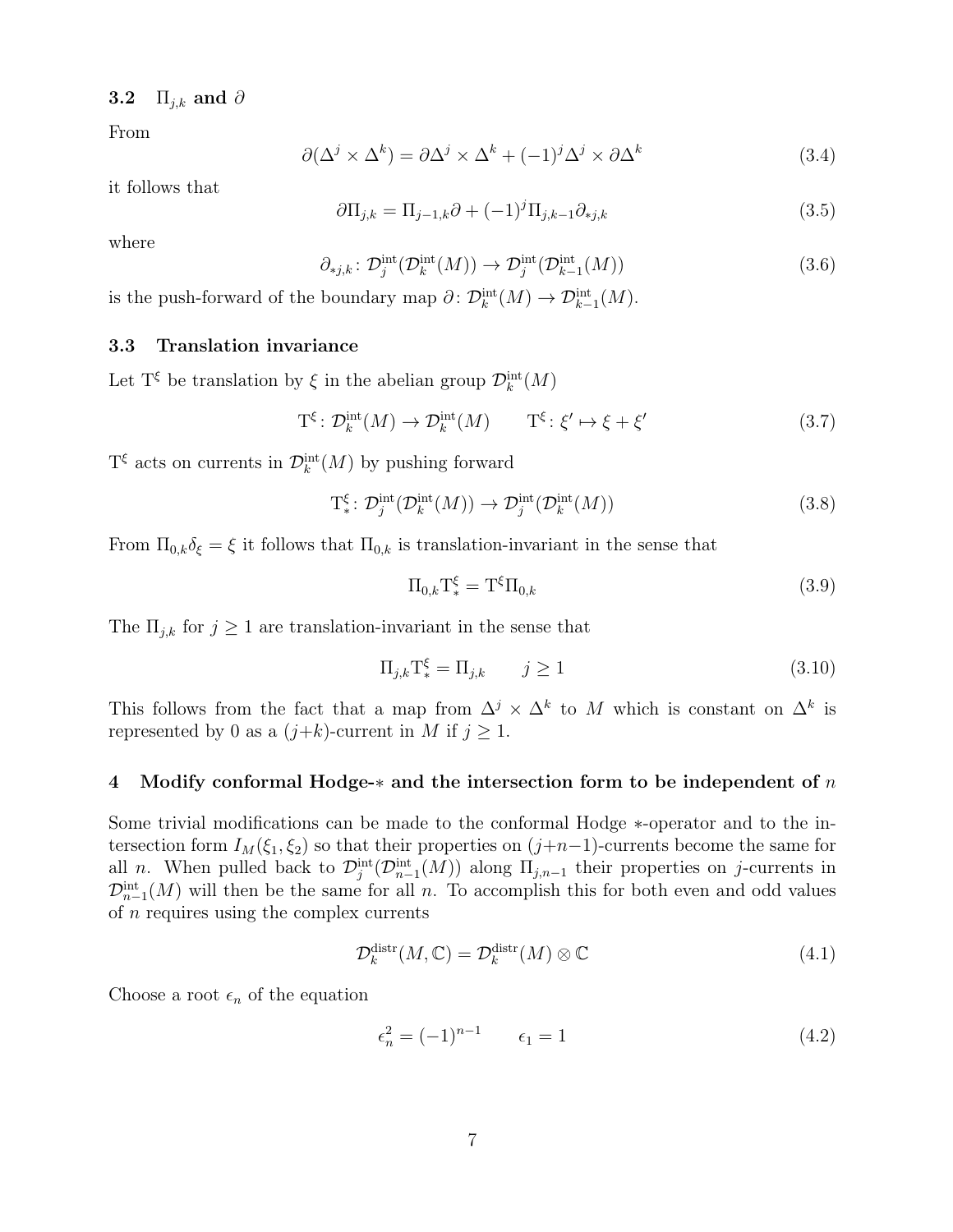then define

$$
\deg'(\xi) = \deg(\xi) - (n-1) = k - n + 1 \qquad \xi \in \mathcal{D}_k^{\text{distr}}(M, \mathbb{C}) \tag{4.3}
$$

$$
J = \epsilon_n * \quad \text{acting on } \mathcal{D}_n^{\text{distr}}(M, \mathbb{C}) \tag{4.4}
$$

$$
I_M(\bar{\xi}_1, \xi_2) = \epsilon_n^{-1} (-1)^{\frac{1}{2}(\deg'(\xi_2) - 1)(\deg'(\xi_2) + 2n)} I_M(\bar{\xi}_1, \xi_2)
$$
\n(4.5)

where  $\bar{\xi}$  is the complex conjugate of the current  $\xi$ . These satisfy (wherever defined) a set of properties that make no mention of  $n$ 

$$
I_M(\bar{\xi}_1, \xi_2) \neq 0 \quad \text{only if } \deg'(\xi_1) + \deg'(\xi_2) = 2 \tag{4.6}
$$

$$
I_M\langle\bar{\xi}_1,\xi_2\rangle=-\overline{I_M\langle\bar{\xi}_2,\xi_1\rangle}
$$
\n(4.7)

$$
I_M \langle \overline{\partial \xi}_1, \xi_2 \rangle = -I_M \langle \overline{\xi}_1, \partial \xi_2 \rangle \tag{4.8}
$$

*J* acts on the deg'( $\xi$ ) = 1 subspace (4.9)

$$
J^2 = -1 \tag{4.10}
$$

$$
I_M\langle \overline{J\xi}_1, J\xi_2 \rangle = I_M\langle \overline{\xi}_1, \xi_2 \rangle \qquad \deg'(\xi_1) = \deg'(\xi_2) = 1 \tag{4.11}
$$

$$
I_M\langle \bar{\xi}, J\xi \rangle > 0 \qquad \deg'(\xi) = 1, \ \xi \neq 0 \tag{4.12}
$$

We call  $I_M(\bar{\xi}_2,\xi_1)$  the skew-hermitian intersection form because of property (4.7). The number  $\epsilon_n$  is real when n is odd so we can restrict to real currents. Then we call  $I_M(\xi_1, \xi_2)$ the skew intersection form.

When  $n = 1$ , when M is a Riemann surface  $\Sigma$ , the skew intersection form extends uniquely to  $\mathcal{D}_3^{\text{int}}(\Sigma) \times \mathcal{D}_{-1}^{\text{int}}(\Sigma) = \mathbb{Z} \times \mathbb{Z}$  by

$$
I_{\Sigma}\langle 1,1\rangle = I_{\Sigma}\langle 1,\partial \delta_z \rangle = -I_{\Sigma}\langle \partial 1,\delta_z \rangle = -I_{\Sigma}\langle \Sigma,\delta_z \rangle = I_{\Sigma}\langle \delta_z,\Sigma \rangle = \epsilon_1^{-1}I_{\Sigma}(\delta_z,\Sigma) = 1 \tag{4.13}
$$

#### 5 Cauchy-Riemann equations

Let  $\Sigma$  be a Riemann surface with local real coordinates  $x = (x^1, x^2)$  and local complex coordinate  $z = x^1 + ix^2$ .  $J = *$  acts on 1-forms by

$$
Jdz = idz \qquad Jd\bar{z} = -id\bar{z} \tag{5.1}
$$

A fundamental solution of the Cauchy-Riemann equations

$$
F(x_0, x)_{\mu} dx^{\mu} = F(z_0, z) dz = \frac{dz}{z - z_0} + \cdots
$$
 (5.2)

is a 1-form in z and a function of  $z_0$  which satisfies

$$
F(J - i) = 0 \qquad \frac{\partial}{\partial \bar{z}} F(z_0, z) = \pi \delta^2 (z - z_0)
$$
\n(5.3)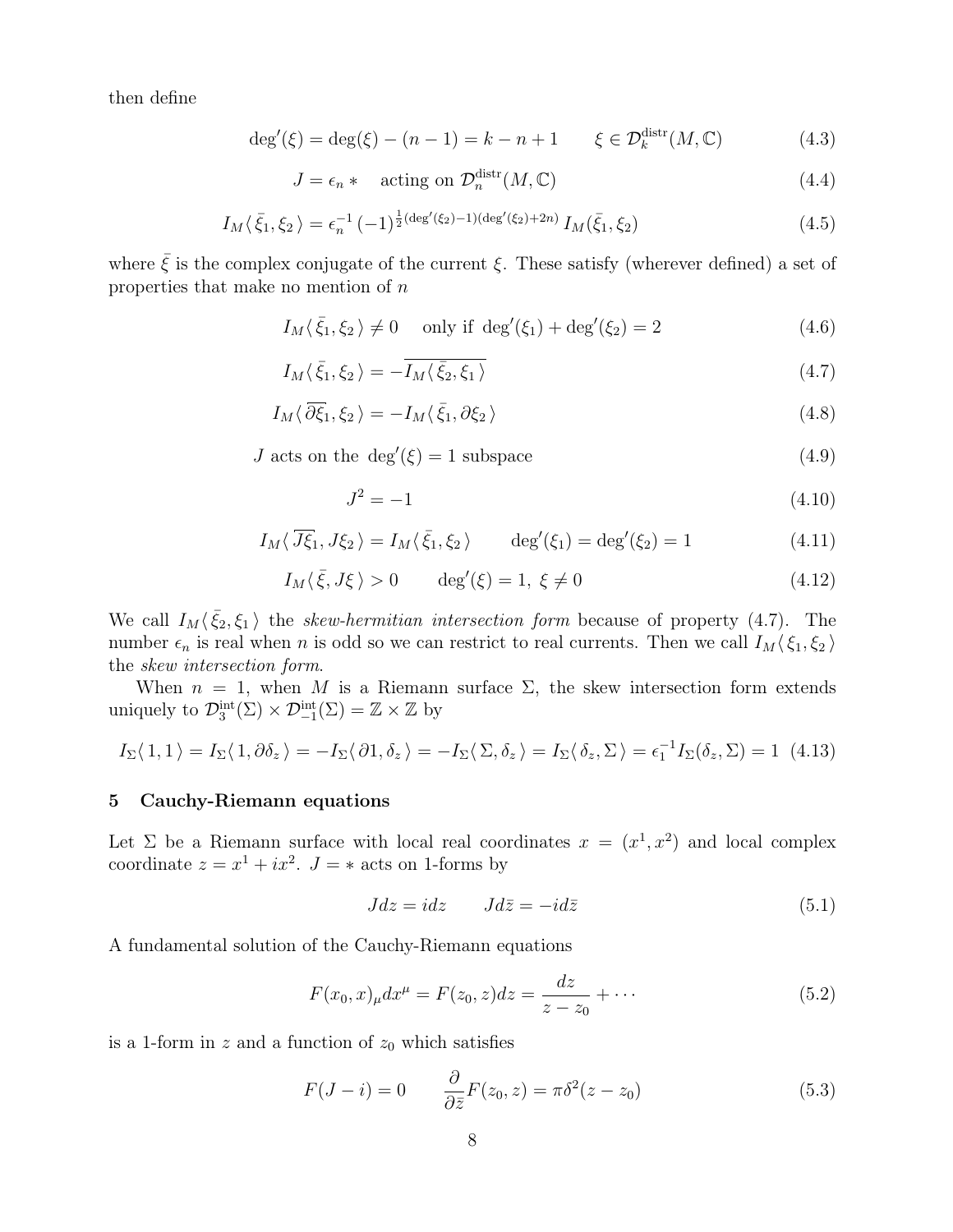Regard  $F$  as a complex form (defined almost everywhere)

$$
F: \overline{\mathcal{D}_0^{\text{int}}(\Sigma)} \times \mathcal{D}_1^{\text{int}}(\Sigma) \to \mathbb{C}
$$
 (5.4)

$$
F(\bar{\xi}_0, \xi_1) = \int_{\Sigma} d^2 x_0 \int_{\Sigma} d^2 x \ \overline{\xi_0(x_0)} \ F(x_0; x)_{\mu} \xi_1^{\mu}(x) \tag{5.5}
$$

(The integral currents in  $\Sigma$  are real so complex conjugation acts trivially and is only written for the sake of later generalization.) Write  $F(\bar{\xi}_0, \xi_1)$  also for the linear extension to a form on the complex currents (defined almost everywhere)

$$
F: \overline{\mathcal{D}_0^{\text{distr}}(\Sigma, \mathbb{C})} \otimes \mathcal{D}_1^{\text{distr}}(\Sigma, \mathbb{C}) \to \mathbb{C} \qquad \mathcal{D}_j^{\text{distr}}(\Sigma, \mathbb{C}) = \mathcal{D}_j^{\text{distr}}(\Sigma) \otimes \mathbb{C} \tag{5.6}
$$

The Cauchy-Riemann equations (5.3) become

$$
F(\bar{\xi}_0, \partial \xi_2) = 2\pi i I_\Sigma \langle \bar{\xi}_0, \xi_2 \rangle \qquad \xi_0 \in \mathcal{D}_0^{\text{int}}(\Sigma) \qquad \xi_2 \in \mathcal{D}_2^{\text{int}}(\Sigma) \tag{5.7}
$$

$$
F(\bar{\xi}_0, (J - i)\xi_1) = 0 \qquad \qquad \xi_0 \in \mathcal{D}_0^{\text{distr}}(\Sigma, \mathbb{C}) \qquad \xi_1 \in \mathcal{D}_1^{\text{distr}}(\Sigma, \mathbb{C}) \qquad (5.8)
$$

The Cauchy-Riemann equations are thus expressed in terms of the integral currents, the skew-hermitian intersection form, and the J operator acting on complex currents.

(The Cauchy-Riemann equations should be written locally on neighborhoods  $U \subset \Sigma$ , substituting U for  $\Sigma$  in the above.)

#### 6 Construct forms and tangent vectors from the integral currents

The aim is to develop conformal tensor analysis on a metric abelian group Q such as the  $Q_{\mathbb{Z}\partial\xi_0}$  of equations (1.4) and (1.5), in analogy with conformal tensor analysis on Riemann surfaces. We want to lift the skew-hermitian intersection form  $I_M(\bar{\xi}_1, \xi_2)$  and the operator J from the manifold M to the metric space  $Q = Q_{\mathbb{Z}\partial\xi_0}$  via the maps

$$
\Pi_{j,n-1} \colon \mathcal{D}_j^{\text{int}}(Q) \to \mathcal{D}_{j+n-1}^{\text{int}}(M) \tag{6.1}
$$

To do this we need a construction of forms on Q. But there is no smooth manifold structure available on  $Q$  in which to construct forms. What is available are the currents in  $Q$  constructed in [5]. The j-currents in a complete metric space such as  $Q$  are constructed in [5] not as distributions on j-forms but rather as linear functionals on  $(j+1)$ -tuplets of Lipschitz functions. Only the metric structure of Q is used; there is no need of a smooth structure. We want to pull back forms from M to Q via the maps  $\Pi_{j,n-1}$  between spaces of integral currents, so we construct the forms from the integral currents. We take the integral currents  $\mathcal{D}_j^{\text{int}}(Q)$  as the foundation for tensor analysis on Q. Essential use is made of the abelian group structure of Q. This construction of tensor analysis works as well for any space that looks locally like a metric abelian group. For a manifold  $M$  it reproduces the usual forms and the usual tensor analysis.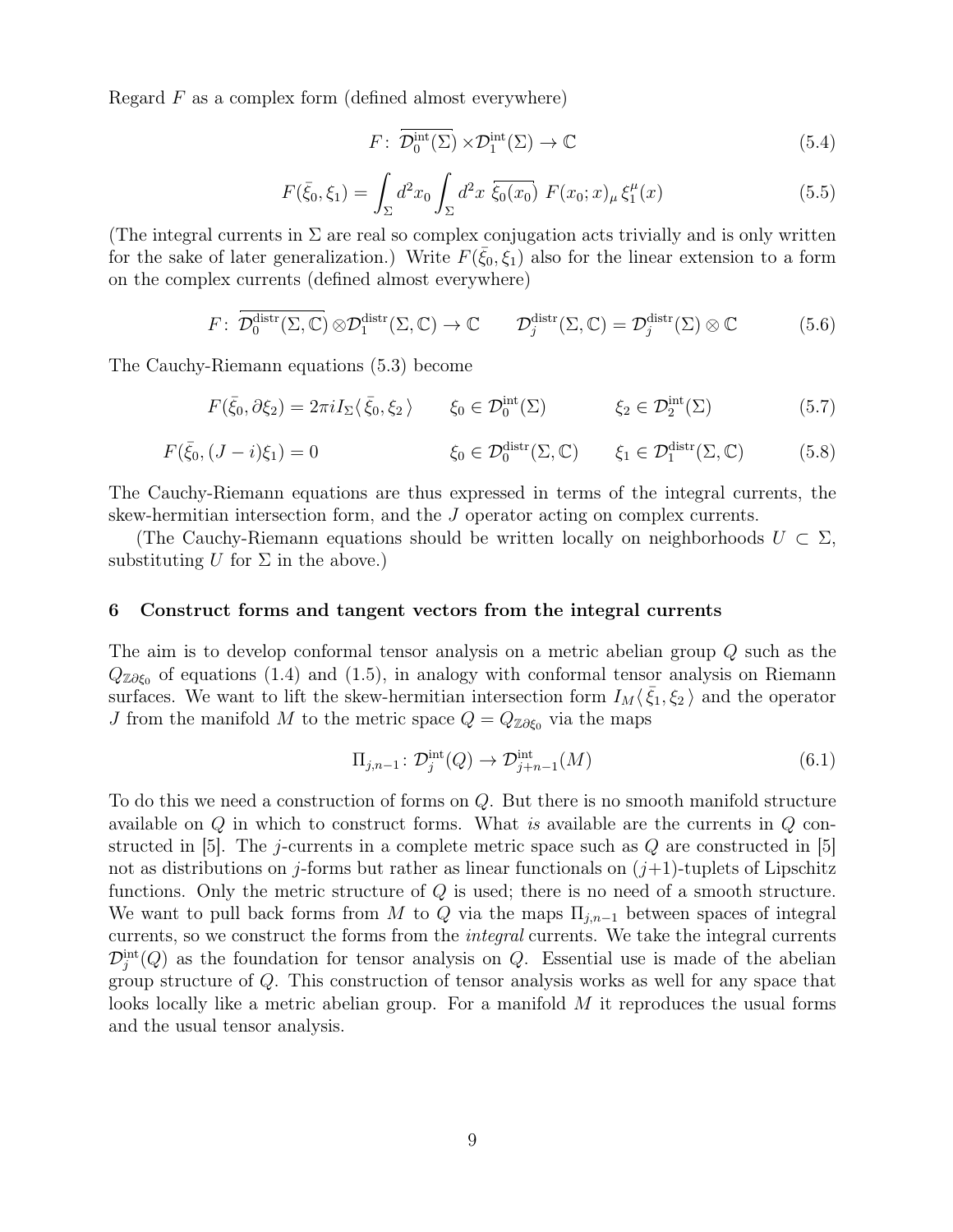#### 6.1 Forms on Q

Define a *j*-form on  $Q$  to be a homomorphism of abelian groups

$$
\omega \colon \mathcal{D}_j^{\text{int}}(Q) \to \mathbb{R} \qquad \omega(\eta_1 + \eta_2) = \omega(\eta_1) + \omega(\eta_2) \tag{6.2}
$$

satisfying some topological or metric regularity condition. The regularity condition will presumably depend on the application. Here we proceed formally, hoping that the formal structure will in the end provide criteria for precise definitions.

 $\mathcal{D}_j^{\text{int}}(Q)$  is generated as a metric abelian group by the arbitrarily small j-simplices in  $Q$ , so a j-form on  $Q$  is determined by its values on the infinitesimal j-simplices in  $Q$ , i.e., by local data on  $Q$ . The space of j-forms

$$
\Omega_j(Q) = \text{Hom}(\mathcal{D}_j^{\text{int}}(Q), \mathbb{R}) \tag{6.3}
$$

is a real vector space. The exterior derivative is the dual of the boundary operator

$$
d \colon \Omega_j(Q) \to \Omega_{j+1}(Q) \qquad d\omega(\xi) = \omega(\partial \xi) \qquad d^2 = 0 \tag{6.4}
$$

#### 6.2 Currents in Q

Define the j-currents in  $Q$  to be the real linear functions on j-forms

$$
\mathcal{D}_j(Q) = \Omega_j(Q)^* \qquad \xi \colon \omega \mapsto (\omega, \xi) \qquad \partial \colon \mathcal{D}_j(Q) \to \mathcal{D}_{j-1}(Q) \qquad \partial = d^* \qquad (6.5)
$$

Again this is a formal definition. We expect  $\mathcal{D}_i(Q)$  to be a linear subspace of the distributional *j*-currents in  $Q$  constructed in [5]

$$
\mathcal{D}_j(Q) \subset \mathcal{D}_j^{\text{distr}}(Q) \tag{6.6}
$$

 $\mathcal{D}_j^{\text{int}}(Q)$  is generated by the arbitrarily small integral j-currents so we can identify  $\mathcal{D}_j(Q)$ with the space of infinitesimal integral j-currents, something akin to or even equal to the Gromov-Hausdorff tangent space

$$
\mathcal{D}_j(Q) = T_0^{\text{G-H}}(\mathcal{D}_j^{\text{int}}(Q))\tag{6.7}
$$

#### 6.3 The tangent and cotangent bundles of Q

The infinitesimal j-simplices at a point  $\xi \in Q$  form a vector space  $T_{i,\xi}Q$  because Q is an abelian group. Call this the space of tangent j-vectors at  $\xi$ . The vector spaces  $T_{j,\xi}Q$  are the fibers of a vector bundle  $T_j Q \to Q$ . The dual vector spaces  $T_{j,\xi}^* Q = T_{j,\xi} Q^*$  are the fibers of a vector bundle  $T_j^*Q \to Q$ . The tangent bundle is  $TQ = T_1Q$ . The cotangent bundle is  $T^*Q = T_1^*Q$ . All of these vector bundles are product bundles because Q is an abelian group

$$
T_{j,\xi}Q = T_{j,0}Q \qquad T_jQ = Q \times T_{j,0}Q \qquad T_{j,\xi}^*Q = T_{j,0}^*Q \qquad T_j^*Q = Q \times T_{j,0}^*Q \qquad (6.8)
$$

The *j*-forms on  $Q$  are the sections of  $T_j^*Q$ 

$$
\Omega_j(Q) = \Gamma(T_j^*Q) \tag{6.9}
$$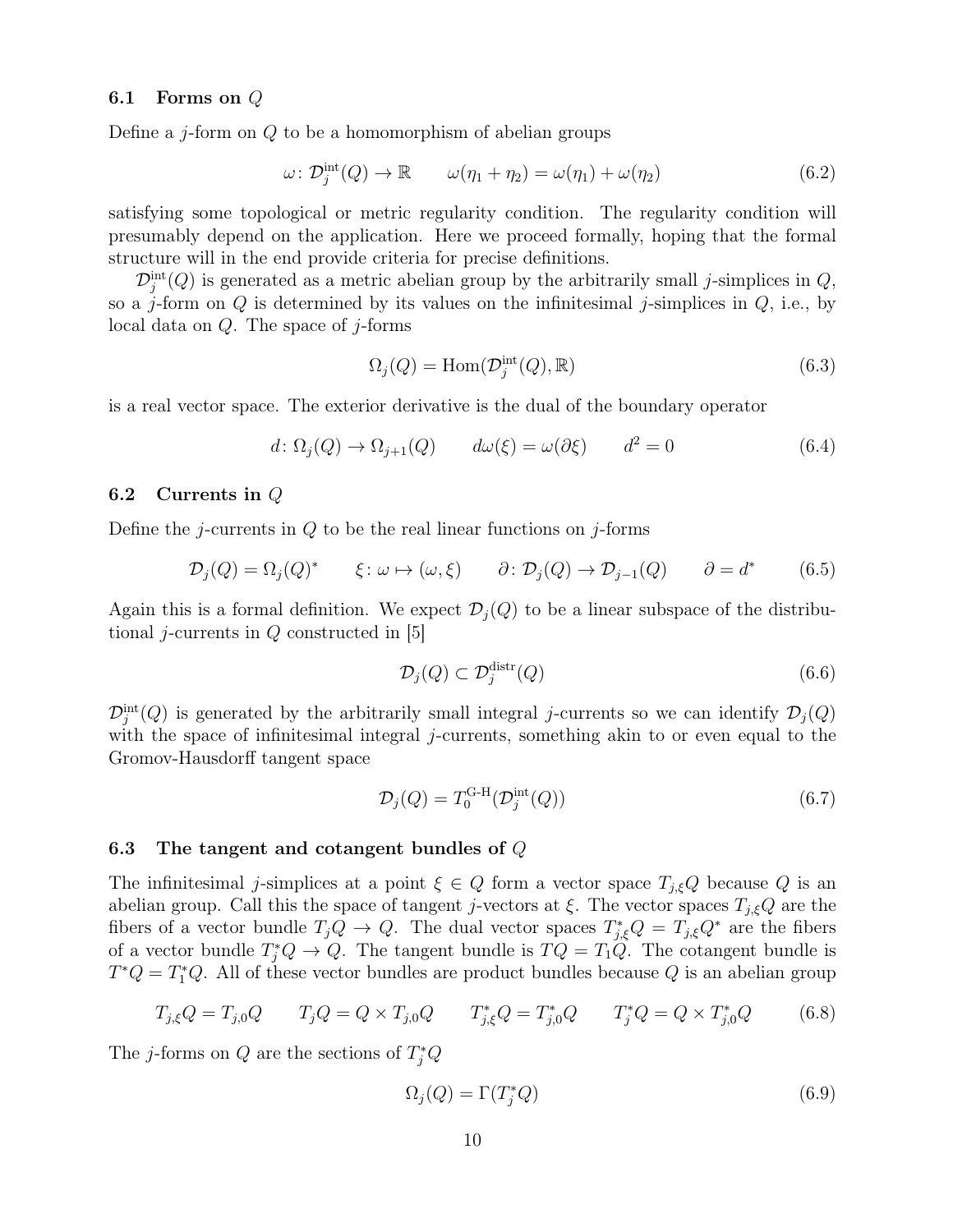The rest of this subsection goes into these points in a bit more detail.

Let  $t = (t_1, \ldots, t_j)$  be coordinates for  $\mathbb{R}^j$ . Let  $R_a$  be the dilation

$$
R_a(t) = (at_1, at_2, \dots, at_j) \qquad a > 0 \tag{6.10}
$$

For  $j = 0$  define

$$
T_{0,\xi}Q = \mathbb{R}\delta_{\xi} \subset \mathcal{D}_0(Q) \tag{6.11}
$$

For  $j \ge 1$  parametrize the j-simplex  $\Delta^j$  as the j-cube  $[0,1]^j \subset \mathbb{R}^j$ . Define a j-simplex at  $\xi$  to be a map  $\sigma: [0,1]^j \to Q$  with  $\sigma(0) = \xi$ . The tangent j-vector to  $\sigma$  at  $t = 0$  is the j-current  $D\sigma(0)$  given by

$$
(\omega, D\sigma(0)) = \lim_{\epsilon \downarrow 0} \epsilon^{-j} \omega([\sigma R_{\epsilon}]) \qquad \omega \in \Omega_j(Q) = \text{Hom}(\mathcal{D}_j^{\text{int}}(Q), \mathbb{R}) \tag{6.12}
$$

$$
D\sigma(0) \in \mathcal{D}_j(Q) = \Omega_j(Q)^* \tag{6.13}
$$

 $D\sigma(0)$  should be the same as the distributional j-current

$$
D\sigma(0) = \lim_{\epsilon \downarrow 0} \epsilon^{-j} [\sigma R_{\epsilon}] \in \mathcal{D}_j^{\text{distr}}(Q)
$$
\n(6.14)

Define the space of tangent *j*-vectors at  $\xi$  to be

$$
T_{j,\xi}Q = \{D\sigma(0): \sigma \text{ a } j\text{-simplex at } \xi\} \subset \mathcal{D}_j(Q)
$$
\n(6.15)

 $T_{j,\xi}Q$  is a vector space because

$$
D(\sigma R_a)(0) = a^j D\sigma(0) \qquad D(\sigma_1 + \sigma_2)(0) = D\sigma_1(0) + D\sigma_2(0) \tag{6.16}
$$

where the abelian group structure of  $Q$  is used to add j-simplices

$$
(\sigma_1 + \sigma_2)(t) = \sigma_1(t) + \sigma_2(t) \tag{6.17}
$$

 $T_{j,\xi}Q$  might be characterized as the distributional j-currents in Q supported strictly on  $\xi$ .

Define the space of cotangent j-vectors at  $\xi$  to be the dual vector space

$$
T_{j,\xi}^*Q = T_{j,\xi}Q^*
$$
\n
$$
(6.18)
$$

which is the space of equivalence classes

$$
T_{j,\xi}^*Q = \Omega_j(Q)/N_{j,\xi}(Q) \tag{6.19}
$$

of j-forms modulo the null subspace under the pairing with the tangent j-vectors at  $\xi$ 

$$
N_{j,\xi}(Q) = \{ \omega \in \Omega_j(Q) : (\omega, D\sigma(0)) = 0, \ \forall \ D\sigma(0) \in T_{j,\xi}Q \}
$$
(6.20)

The projections on the quotients are the evaluation maps

$$
\Omega_j(Q) \to T^*_{j,\xi} Q \qquad \omega \mapsto \omega(\xi) \tag{6.21}
$$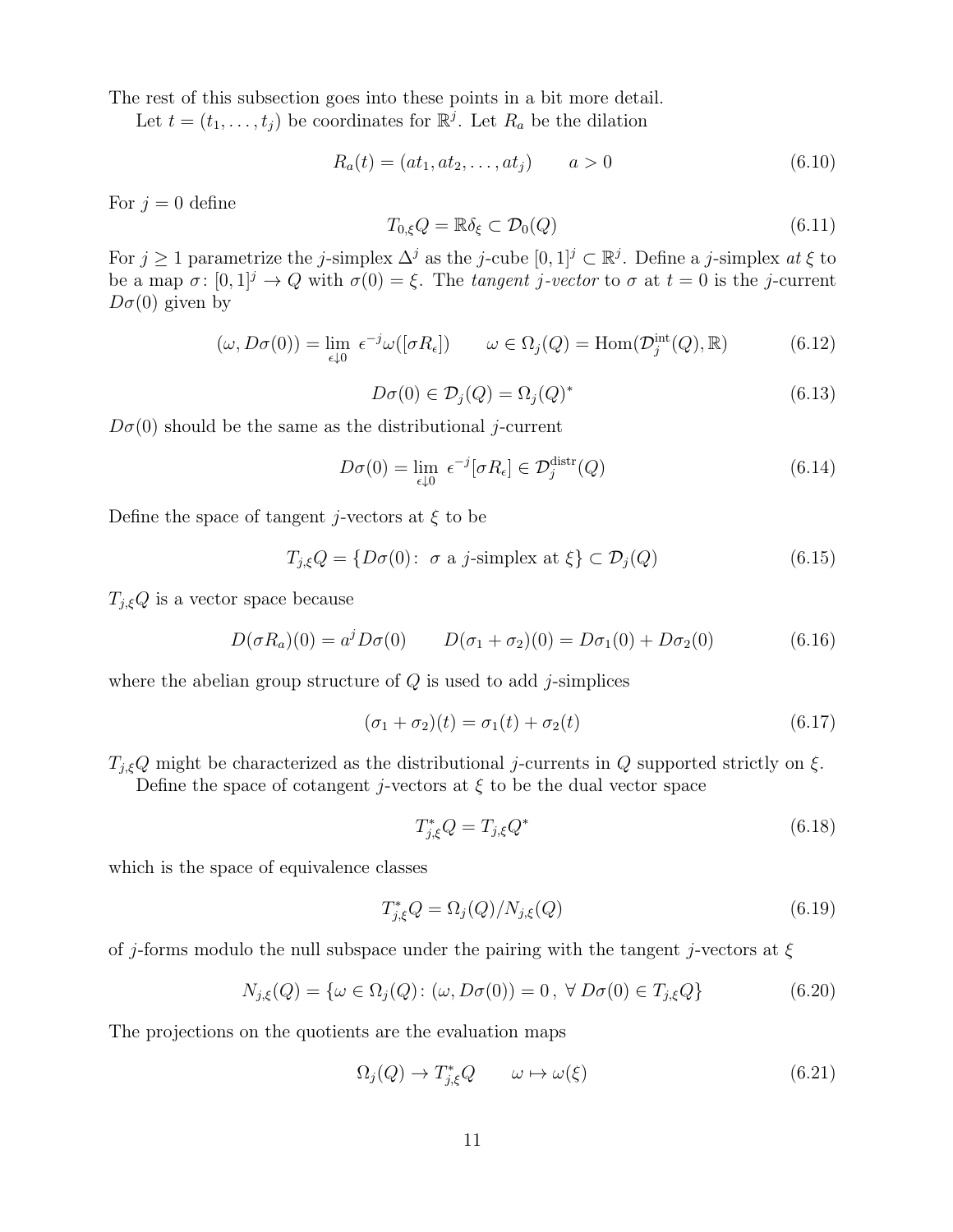representing the j-forms as the sections of the bundle of cotangent j-vectors

$$
\Omega_j(Q) = \Gamma(T_j^*Q) \tag{6.22}
$$

in the appropriate sense of section.

The translation operators  $T^{\xi}$  identify all the j-tangent vector spaces and all the jcotangent vector spaces

$$
T_{j,\xi}Q = T^{\xi}_{*}(T_{j,0}Q) \qquad T_{j,\xi}^{*}Q = T^{\xi*}(T_{j,0}^{*}Q) \qquad (6.23)
$$

so the vector bundles can be written as product bundles

$$
T_j Q = Q \times T_{j,0} Q \qquad T_j^* Q = Q \times T_{j,0}^* Q \tag{6.24}
$$

The  $j$ -cotangent space can be identified with the translation-invariant  $j$ -forms

$$
T_{j,0}^*Q = \Omega_j(Q)_{inv} = \{ \omega \in \Omega_j(Q) \colon T^{\xi^*} \omega = \omega \ \forall \xi \in Q \}
$$
\n
$$
(6.25)
$$

**6.4**  $d\Pi_{i,n-1}$ :  $T_iQ \rightarrow \mathcal{D}_{i+n-1}(M)$ 

The morphism

$$
\Pi_{j,n-1} \colon \mathcal{D}_j^{\text{int}}(Q) \to \mathcal{D}_{j+n-1}^{\text{int}}(M) \tag{6.26}
$$

acts on the infinitesimal j-simplices in  $Q$  as a translation-invariant linear map

$$
d\Pi_{j,n-1} \colon T_j Q \to \mathcal{D}_{j+n-1}(M) \tag{6.27}
$$

 $d\Pi_{1,n-1}$  identifies each tangent space  $T_{\xi}Q$  with the linear space  $\mathcal{D}_n(M)$ 

$$
d\Pi_{1,n-1} \colon T_{\xi}Q \xrightarrow{\sim} \mathcal{D}_n(M) \subset \mathcal{D}_n^{\text{distr}}(M) \tag{6.28}
$$

where  $\mathcal{D}_n(M)$  is the space of infinitesimal integral *n*-currents in M as in section 6.2 above.  $\mathcal{D}_n(M)$  is a dense linear subspace of  $\mathcal{D}_n^{\text{distr}}(M)$  consisting (at least roughly) of the *n*-currents in M that are strictly supported on an integral  $(n-1)$ -current. The crucial point is that  $\mathcal{D}_n(M)$  is closed under the conformal Hodge  $*$ -operator

$$
*D_n(M) = D_n(M) \tag{6.29}
$$

The germ of a proof of this is given in Appendix 1 of [1]. The argument makes essential use of fractal integral *n*-currents which are the limits of Cauchy sequences of singular  $n$ currents with respect to the flat metric. This is one of the two main motivations for using the integral currents. The other is the (presumed) existence of the maps  $\Pi_{j,k}$ . Assuming  $(6.29)$ , the conformal Hodge  $*$ -operator acts on the tangent spaces of  $Q$ 

$$
* \colon T_{\xi}Q \to T_{\xi}Q \tag{6.30}
$$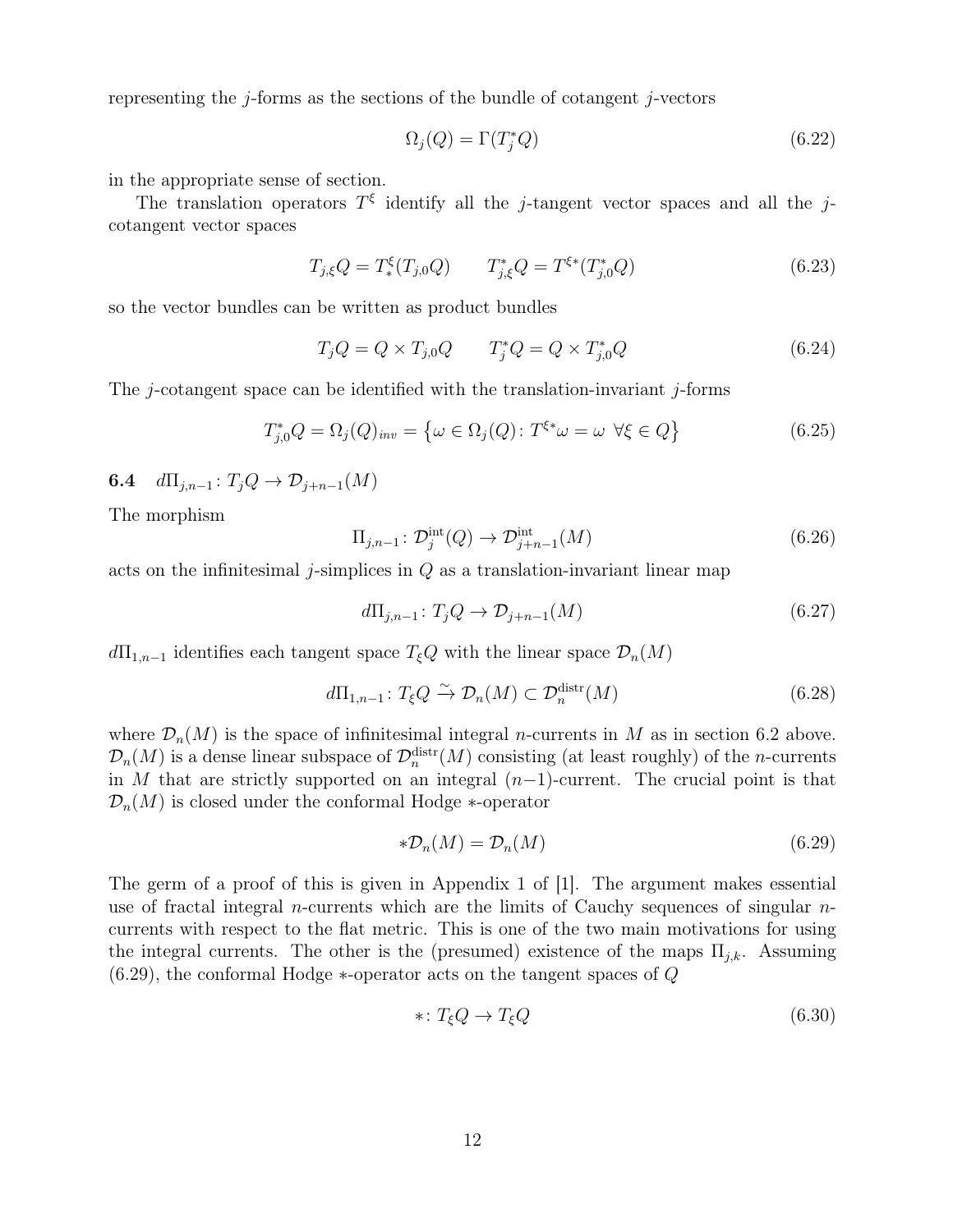#### 7 The real examples  $Q(M)$  for n odd

Assume n odd. Let Q be one of the metric abelian groups

$$
Q = \mathcal{D}_{n-1}^{\text{int}}(M)_{\mathbb{Z}\partial\xi_0} = \left\{ \xi \in \mathcal{D}_{n-1}^{\text{int}}(M) : \partial\xi \in \mathbb{Z}\partial\xi_0 \right\} \qquad \partial\xi_0 \in \partial\mathcal{D}_{n-1}^{\text{int}}(M) \tag{7.1}
$$

with  $\mathbb{Z}\partial \xi_0$  a maximal cyclic subgroup of  $\partial \mathcal{D}_{n-1}^{\text{int}}(M)$ . That is,  $\partial \xi_0 = N \partial \xi'_0$ ,  $N \in \mathbb{Z}$ , only if  $N = \pm 1$ .

## 7.1 A chain complex  $\oplus_j Q_j$  analogous to  $\oplus_j \mathcal{D}^\mathrm{int}_j(\Sigma)$

For each Q construct a chain complex of metric abelian groups analogous to the augmented chain complex (2.16) of integral currents  $\mathcal{D}_j^{\text{int}}(\Sigma)$  in a Riemann surface  $\Sigma$ 

$$
0 \xrightarrow{\partial} Q_3 \xrightarrow{\partial} Q_2 \xrightarrow{\partial} Q_1 \xrightarrow{\partial} Q_0 \xrightarrow{\partial} Q_{-1} \xrightarrow{\partial} 0
$$
\n(7.2)

$$
Q_0 = Q \subset \mathcal{D}_{n-1}^{\text{int}}(M) \qquad Q_1 = \mathcal{D}_n^{\text{int}}(M) \qquad Q_2 = \mathcal{D}_{n+1}^{\text{int}}(M) / Q_0^{\perp}
$$
\n(7.3)

$$
Q_{-1} = \mathbb{Z}\partial\xi_0 \subset \mathcal{D}_{n-2}^{\text{int}}(M) \qquad Q_3 = \mathcal{D}_{n+2}^{\text{int}}(M)/Q_{-1}^{\perp} \qquad Q_{-1} \cong \mathbb{Z} \qquad Q_3 \cong \mathbb{Z}
$$

where  $Q_0^{\perp}$  and  $Q_{-1}^{\perp}$  are the orthogonal complements in the skew intersection form of M

$$
Q_0^{\perp} = \left\{ \xi \in \mathcal{D}_{n+1}^{\text{int}}(M) : I_M \langle \xi', \xi \rangle = 0 \quad \forall \xi' \in Q_0 \right\} \tag{7.4}
$$

$$
Q_{-1}^{\perp} = \{ \xi \in \mathcal{D}_{n+2}^{\text{int}}(M) : I_M \langle \xi', \xi \rangle = 0 \quad \forall \xi' \in Q_{-1} \}
$$
(7.5)

The  $Q_j$  form a chain complex because  $Q_{-1} = \partial Q_0$  so  $\partial Q_{-1}^{\perp} = Q_0^{\perp}$  by the integration by parts property (4.8) of the skew intersection form  $I_M(\xi_1, \xi_2)$ .

## 7.2 The skew form  $I(\xi_1, \xi_2)$  on  $\oplus_i Q_i$

By construction,  $I_M(\xi_1, \xi_2)$  defines (almost everywhere) an integer-valued form

$$
I(\xi_1, \xi_2) \in \text{Hom}(\oplus_j Q_j \times \oplus_j Q_j, \mathbb{Z})
$$
\n(7.6)

satisfying (where defined)

$$
I(\xi_1, \xi_2) = 0 \t\t \text{unless } \deg'(\xi_1) + \deg'(\xi_2) = 2 \t\t (7.7)
$$
  
where 
$$
\deg'(\xi) = j \text{ for } \xi \in Q_j
$$

$$
I(\xi_1, \xi_2) = -I(\xi_2, \xi_1) \tag{7.8}
$$

$$
I\langle \partial \xi_1, \xi_2 \rangle = -I\langle \xi_1, \partial \xi_2 \rangle \tag{7.9}
$$

$$
I(\xi_1, \xi_2) \text{ is nondegenerate} \tag{7.10}
$$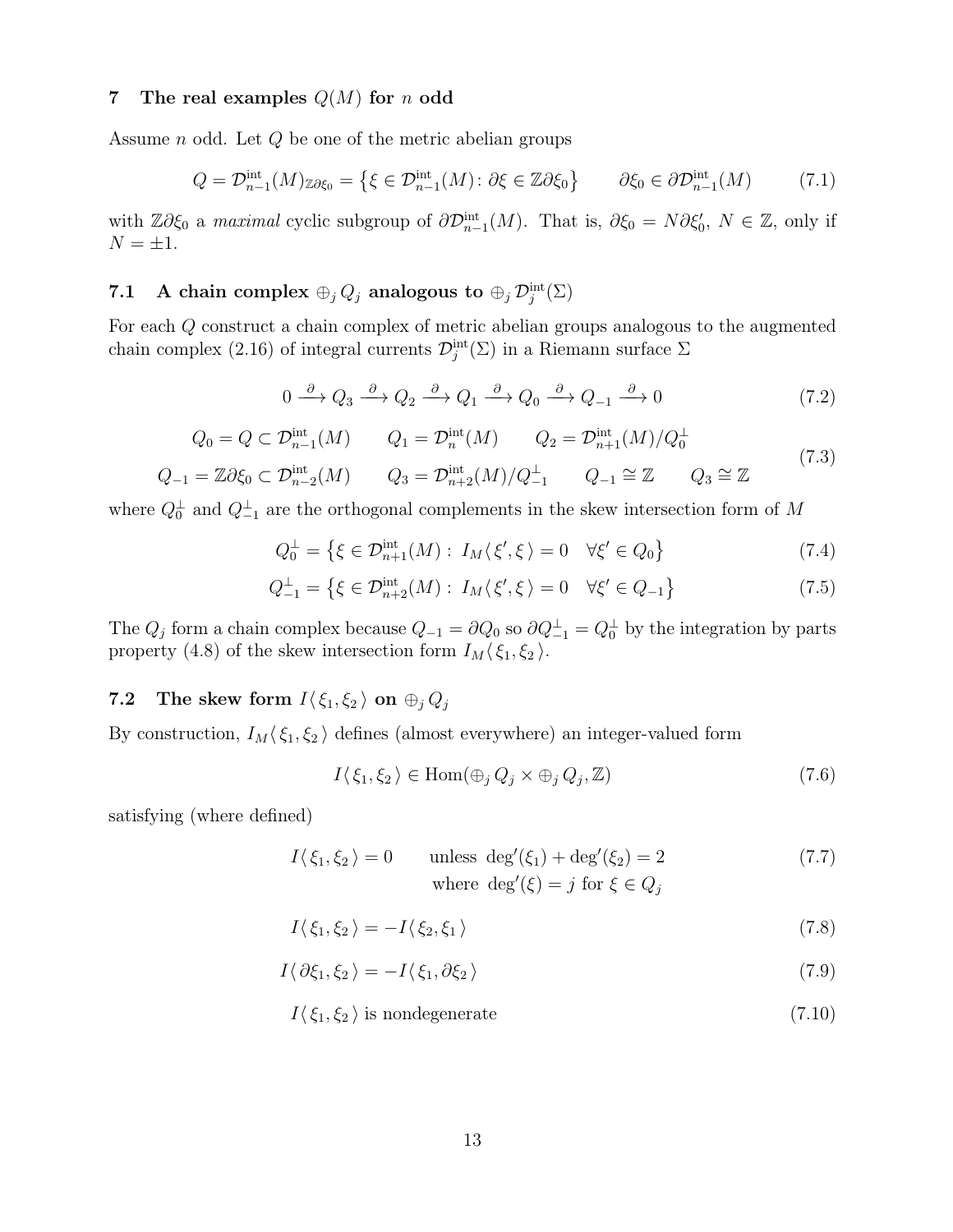#### 7.3 The J operator

Define real vector spaces

$$
\Omega_j = \text{Hom}(Q_j, \mathbb{R}) \qquad \mathcal{D}_j = \Omega_j^* \tag{7.11}
$$

analogous to the vector spaces  $\Omega_i(\Sigma)$  and  $\mathcal{D}_i(\Sigma)$  of forms and currents on a Riemann surface constructed from its integral currents as in section 6 above. In particular

$$
\Omega_1 = \text{Hom}(\mathcal{D}_n^{\text{int}}(M), \mathbb{R}) \qquad \mathcal{D}_1 = \mathcal{D}_n(M) \subset \mathcal{D}_n^{\text{distr}}(M) \tag{7.12}
$$

Recall the definition  $J = \epsilon_n *$  with  $\epsilon_n^2 = (-1)^{n-1}$  and the assumption that  $*\mathcal{D}_n(M) = \mathcal{D}_n(M)$ . Now we have the final elements of the analogy:

$$
J^2 = -1 \quad \text{on } \mathcal{D}_1 \tag{7.13}
$$

$$
I\langle J\xi_1, J\xi_2\rangle = I\langle \xi_1, \xi_2\rangle \qquad \xi_1, \xi_2 \in \mathcal{D}_1 \tag{7.14}
$$

$$
I(\xi, J\xi) > 0 \qquad \xi \neq 0 \in \mathcal{D}_1 \tag{7.15}
$$

where  $I(\xi_1, \xi_2)$  is extended from  $Q_1$  to  $\mathcal{D}_1$  by linearity. Note that the positivity condition (7.15) cannot be literally true. The vector space  $\mathcal{D}_1 = \mathcal{D}_n(M)$  needs to be extended in some natural way to become large enough to include a dense set of  $L_2$  vectors.

## $\begin{array}{ll} {\bf 7.4} & {\bf A}\,\, \text{morphism of chain complexes}\,\, \Pi\colon \oplus_j\, \mathcal{D}^{\rm int}_j(Q)\rightarrow \oplus_j\, Q_j \end{array}$

There is a morphism of chain complexes of metric abelian groups,

$$
\mathcal{D}_4^{\text{int}}(Q) \stackrel{\partial}{\to} \mathcal{D}_3^{\text{int}}(Q) \stackrel{\partial}{\to} \mathcal{D}_2^{\text{int}}(Q) \stackrel{\partial}{\to} \mathcal{D}_1^{\text{int}}(Q) \stackrel{\partial}{\to} \mathcal{D}_0^{\text{int}}(Q) \stackrel{\partial}{\to} \mathcal{D}_{-1}^{\text{int}}(Q) \stackrel{\partial}{\to} 0
$$
  
\n... 
$$
\begin{vmatrix} \n\pi_4 & \n\pi_5 & \n\pi_3 & \n\pi_2 & \n\pi_1 & \n\pi_4 & \n\pi_5 & \n\pi_5 & \n\pi_6 & \n\pi_6 & \n\pi_7 & \n\pi_7 & \n\pi_8 & \n\pi_7 & \n\pi_8 & \n\pi_9 & \n\pi_9 & \n\pi_9 & \n\pi_9 & \n\pi_9 & \n\pi_9 & \n\pi_9 & \n\pi_9 & \n\pi_9 & \n\pi_9 & \n\pi_9 & \n\pi_9 & \n\pi_9 & \n\pi_9 & \n\pi_9 & \n\pi_9 & \n\pi_9 & \n\pi_9 & \n\pi_9 & \n\pi_9 & \n\pi_9 & \n\pi_9 & \n\pi_9 & \n\pi_9 & \n\pi_9 & \n\pi_9 & \n\pi_9 & \n\pi_9 & \n\pi_9 & \n\pi_9 & \n\pi_9 & \n\pi_9 & \n\pi_9 & \n\pi_9 & \n\pi_9 & \n\pi_9 & \n\pi_9 & \n\pi_9 & \n\pi_9 & \n\pi_9 & \n\pi_9 & \n\pi_9 & \n\pi_9 & \n\pi_9 & \n\pi_9 & \n\pi_9 & \n\pi_9 & \n\pi_9 & \n\pi_9 & \n\pi_9 & \n\pi_9 & \n\pi_9 & \n\pi_9 & \n\pi_9 & \n\pi_9 & \n\pi_9 & \n\pi_9 & \n\pi_9 & \n\pi_9 & \n\pi_9 & \n\pi_9 & \n\pi_9 & \n\pi_9 & \n\pi_9 & \n\pi_9 & \n\pi_9 & \n\pi_9 & \n\pi_9 & \n\pi_9 &
$$

where the top complex is augmented on the right by

$$
\mathcal{D}_{-1}^{\text{int}}(Q) = Q_{-1} = \mathbb{Z}\partial\xi_0 \qquad \partial \colon \delta_{\xi} \in \mathcal{D}_0^{\text{int}}(Q) \mapsto \partial\xi \in \mathbb{Z}\partial\xi_0 \tag{7.17}
$$

The morphism maps are

$$
\Pi_j = 0 \quad j \ge 4 \qquad \Pi_j = \begin{cases} \Pi_{j,n-1} & j = 0, 1 \\ \pi_j \circ \Pi_{j,n-1} & j = 2, 3 \end{cases} \qquad \Pi_{-1} = 1 \qquad (7.18)
$$

where  $\pi_j$  is the projection on the quotient space

$$
\pi_j \colon \mathcal{D}_{j+n-1}^{\text{int}}(M) \to Q_j = \mathcal{D}_{j+n-1}^{\text{int}}(M) / Q_{2-j}^{\perp} \qquad j = 2,3 \tag{7.19}
$$

In particular

$$
\Pi_0 \colon \mathcal{D}_0^{\text{int}}(Q) \to Q \qquad \delta_{\xi} \mapsto \xi \tag{7.20}
$$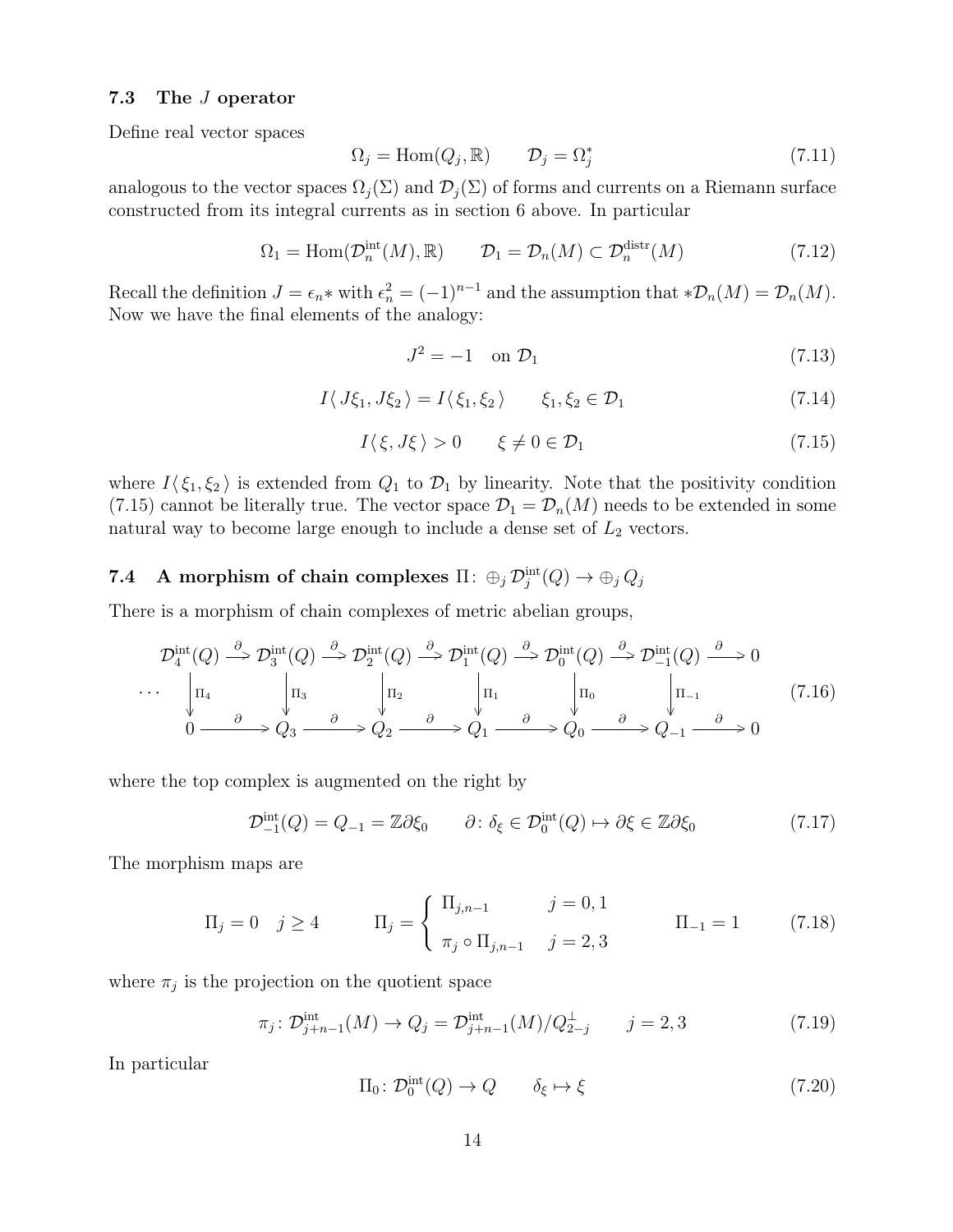To see that Π is a morphism of chain complexes first verify explicitly

$$
\partial \Pi_0 = \Pi_{-1} \partial \tag{7.21}
$$

Then note that

$$
\partial \Pi_j = \Pi_{j-1} \partial \qquad j \ge 1 \tag{7.22}
$$

because the operator  $\partial_{*j,n-1}$  in equation (3.5) vanishes on  $\mathcal{D}_j^{\text{int}}(Q)$  for  $j \geq 1$  because  $\partial$  takes Q to the discrete set  $\mathbb{Z}\partial \xi_0$  and there are no nonzero j-currents in a discrete set if  $j \geq 1$ .

#### 7.5 Translation invariance of Π

Translations in Q act as automorphisms of the two chain complexes

$$
\mathcal{T}_{*}^{\xi} \colon \mathcal{D}_{j}^{\text{int}}(Q) \to \mathcal{D}_{j}^{\text{int}}(Q) \qquad \mathcal{T}^{\xi} \colon Q_{j} \to Q_{j} \qquad \xi \in Q \tag{7.23}
$$

where  $T^{\xi}$  acts as translation on  $Q_0 = Q$  and acts trivially on the  $Q_j$  for  $j \geq 1$ . On  $\mathcal{D}_{-1}^{\rm int}(Q) = Q_{-1}$ 

$$
T^{\xi} = \mathcal{T}_{*}^{\xi} : \partial \xi_{0} \mapsto \partial \xi_{0} + \partial \xi \tag{7.24}
$$

The morphism Π is translation-invariant

$$
\Pi_j \mathcal{T}_*^{\xi} = \mathcal{T}^{\xi} \Pi_j \qquad \xi \in Q \tag{7.25}
$$

7.6 Pull back the skew form  $I\langle \xi_1,\xi_2\rangle$  to a skew form  $I_Q\langle \eta_1,\eta_2\rangle$  on  $\oplus_j \mathcal{D}_j^{\text{int}}(Q)$ 

Pull back the skew form  $I(\xi_1, \xi_2)$  from  $\bigoplus_j Q_j$  along the morphism  $\Pi$  to get a skew form  $I_Q(\eta_1, \eta_2)$  on  $\mathcal{D}^{\text{int}}(Q) = \bigoplus_j \mathcal{D}^{\text{int}}_j(Q)$  defined almost everywhere

$$
I_Q \langle \eta_1, \eta_2 \rangle = \Pi^* I \langle \eta_1, \eta_2 \rangle = I \langle \Pi_{j_1} \eta_1, \Pi_{j_2} \eta_2 \rangle \qquad \eta_1, \eta_2 \in \bigoplus_j \mathcal{D}_j^{\text{int}}(Q)
$$
\n(7.26)

 $I_Q \in \text{Hom}(\bigoplus_j \mathcal{D}_j^{\text{int}}(Q) \times \bigoplus_j \mathcal{D}_j^{\text{int}}(Q), \mathbb{Z})$  (defined almost everywhere)

satisfying (wherever defined)

$$
I_Q(\eta_1, \eta_2) \neq 0 \quad \text{only if } \deg(\eta_1) + \deg(\eta_2) = 2 \tag{7.27}
$$

$$
I_Q \langle \eta_1, \eta_2 \rangle = -I_Q \langle \eta_2, \eta_1 \rangle \tag{7.28}
$$

$$
I_Q \langle \partial \eta_1, \eta_2 \rangle = -I_Q \langle \eta_1, \partial \eta_2 \rangle \tag{7.29}
$$

$$
I_Q(\eta_1, T_*^{\xi} \eta_2) = I_Q(\eta_1, \eta_2) \qquad \deg(\eta_2) \ge 1 \qquad \xi \in Q \tag{7.30}
$$

#### 7.7 Pull back *J* along  $d\Pi_1$

The morphism map  $\Pi_1$  is  $\Pi_{1,n-1}$ :  $\mathcal{D}_1^{\text{int}}(Q) \to \mathcal{D}_n^{\text{int}}(M)$ . Its derivative identifies the tangent spaces  $T_{\xi}Q$  with  $\mathcal{D}_1 = \mathcal{D}_n(M)$  so J acts on the  $T_{\xi}Q$  and on the dual cotangent spaces  $T_{\xi}^*Q$ 

$$
d\Pi_1: T_{\xi}Q \to \mathcal{D}_1 \qquad Jd\Pi_1 = d\Pi_1 J \qquad Jd\Pi_1^* = d\Pi_1^* J \tag{7.31}
$$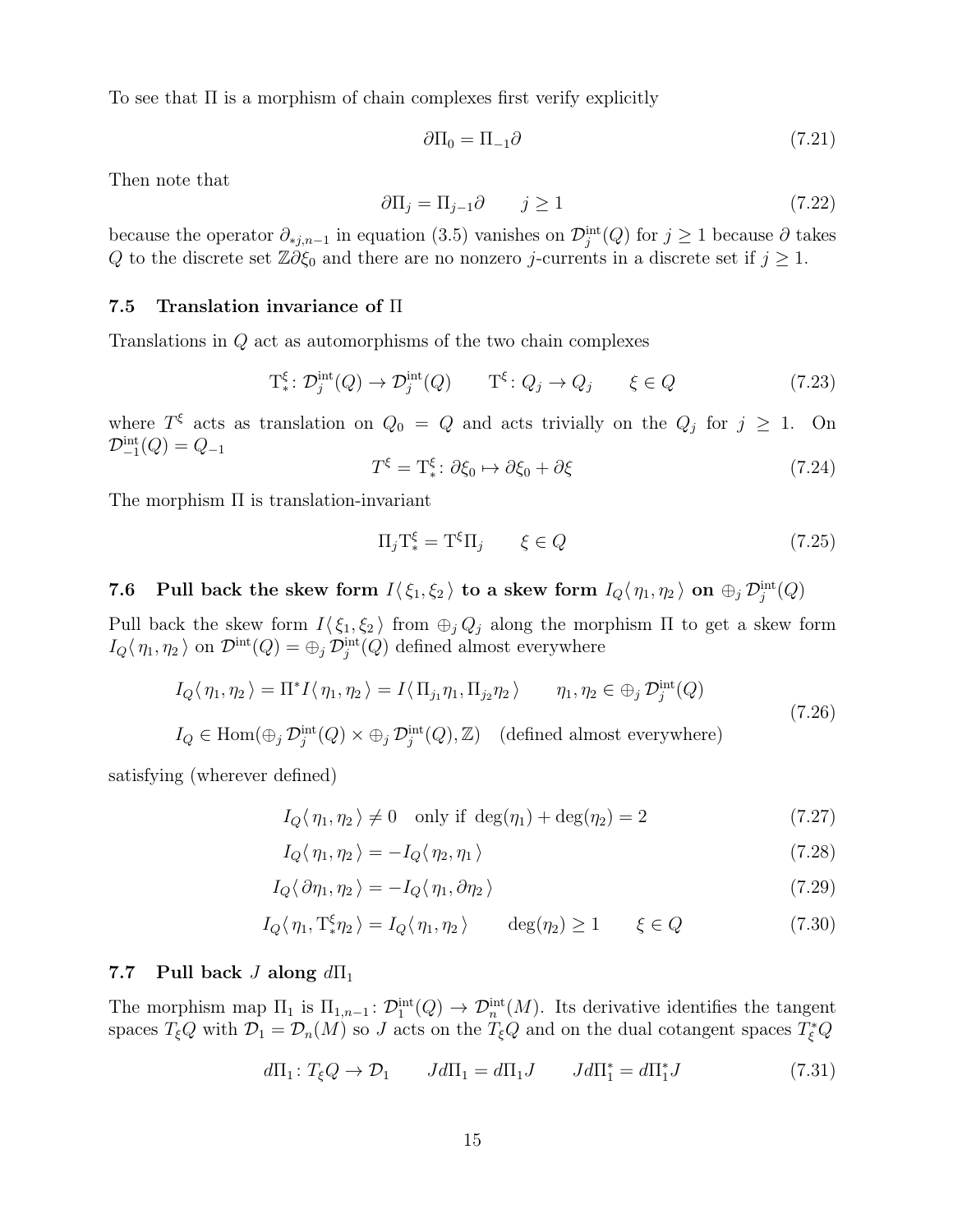The J operator thereby acts on  $\Omega_1(Q)$ , the space of 1-forms on  $Q$ , and on the 1-currents  $\mathcal{D}_1(Q)$ 

$$
J \colon \Omega_1(Q) \to \Omega_1(Q) \qquad J \colon \mathcal{D}_1(Q) \to \mathcal{D}_1(Q) \tag{7.32}
$$

inheriting the properties (7.13–7.15)

$$
J^2 = -1 \quad \text{on } \mathcal{D}_1(Q) \tag{7.33}
$$

$$
I_Q \langle J\eta_1, J\eta_2 \rangle = I \langle \eta_1, \eta_2 \rangle \qquad \eta_1, \eta_2 \in \mathcal{D}_1(Q) \tag{7.34}
$$

$$
I_Q(\eta, J\eta) \ge 0 \qquad \eta \ne 0 \tag{7.35}
$$

where again the last property makes sense on an appropriate extension of  $\mathcal{D}_1(Q)$ .

#### 7.8 Cauchy-Riemann equations on Q

Now we have the ingredients to write Cauchy-Riemann equations on Q analogous to the Cauchy-Riemann equations on a Riemann surface  $\Sigma$  in the form of equations (5.7-5.8). A fundamental solution  $F_Q(\eta_0, \eta_1)$  is a complex bilinear form (almost everywhere defined)

$$
F_Q \in \text{Hom}(\mathcal{D}_0^{\text{int}}(Q) \times \mathcal{D}_1^{\text{int}}(Q), \mathbb{C}) \tag{7.36}
$$

$$
F_Q(\eta_0, \partial \eta_2) = 2\pi i I_Q(\eta_0, \eta_2) \qquad \eta_0 \in \mathcal{D}_0^{\text{int}}(Q) \quad \eta_2 \in \mathcal{D}_2^{\text{int}}(Q) \tag{7.37}
$$

$$
F_Q(\eta_0, (J - i)\eta_1) = 0 \qquad \eta_0 \in \mathcal{D}_0(Q, \mathbb{C}) \quad \eta_2 \in \mathcal{D}_2(Q, \mathbb{C}) \tag{7.38}
$$

where in the last equation  $F_Q(\eta_0, \eta_1)$  is extended by linearity to the complex currents  $\mathcal{D}_j(Q,\mathbb{C})=\mathcal{D}_j(Q)\otimes\mathbb{C}.$ 

There is the possibility of imposing the additional condition that the fundamental solution  $F_Q(\eta_0, \eta_1)$  is the pullback of a form  $F(\xi_0, \xi_1)$  on  $Q_0 \times Q_1$  (which amounts to a translationinvariance condition)

$$
F \in \text{Hom}(Q_0 \times Q_1, \mathbb{C}), \qquad F_Q = \Pi^* F, \qquad F_Q(\eta_0, \eta_1) = F(\Pi_0 \eta_0, \Pi_1 \eta_1) \tag{7.39}
$$

$$
F(\xi_0, \partial \xi_2) = 2\pi i I \langle \xi_0, \xi_2 \rangle \tag{7.40}
$$

$$
F(\xi_0, (J - i)\xi_1) = 0 \tag{7.41}
$$

#### 8 The complex examples  $Q(M)$  for n even or odd

Now let n be even or odd. The operator  $J = \epsilon_n *$  is imaginary when n is even so the tangent spaces  $T_{\xi}Q$  will have to be complex in order for J to act. Let Q be one of the metric abelian groups

$$
Q = \mathcal{D}_{n-1}^{\text{int}}(M)_{\mathbb{Z}\partial\xi_0} \oplus i\partial \mathcal{D}_n^{\text{int}}(M) \qquad \partial\xi_0 \in \partial \mathcal{D}_{n-1}^{\text{int}}(M) \tag{8.1}
$$

When  $n$  is odd complex conjugation will be an automorphism, which will allow restricting to the real part of Q, recovering the real examples described in the previous section.

Now let the chain complex  $\bigoplus_j Q_j$  be

$$
0 \xrightarrow{\partial} Q_3 \xrightarrow{\partial} Q_2 \xrightarrow{\partial} Q_1 \xrightarrow{\partial} Q_0 \xrightarrow{\partial} Q_{-1} \xrightarrow{\partial} 0
$$
 (8.2)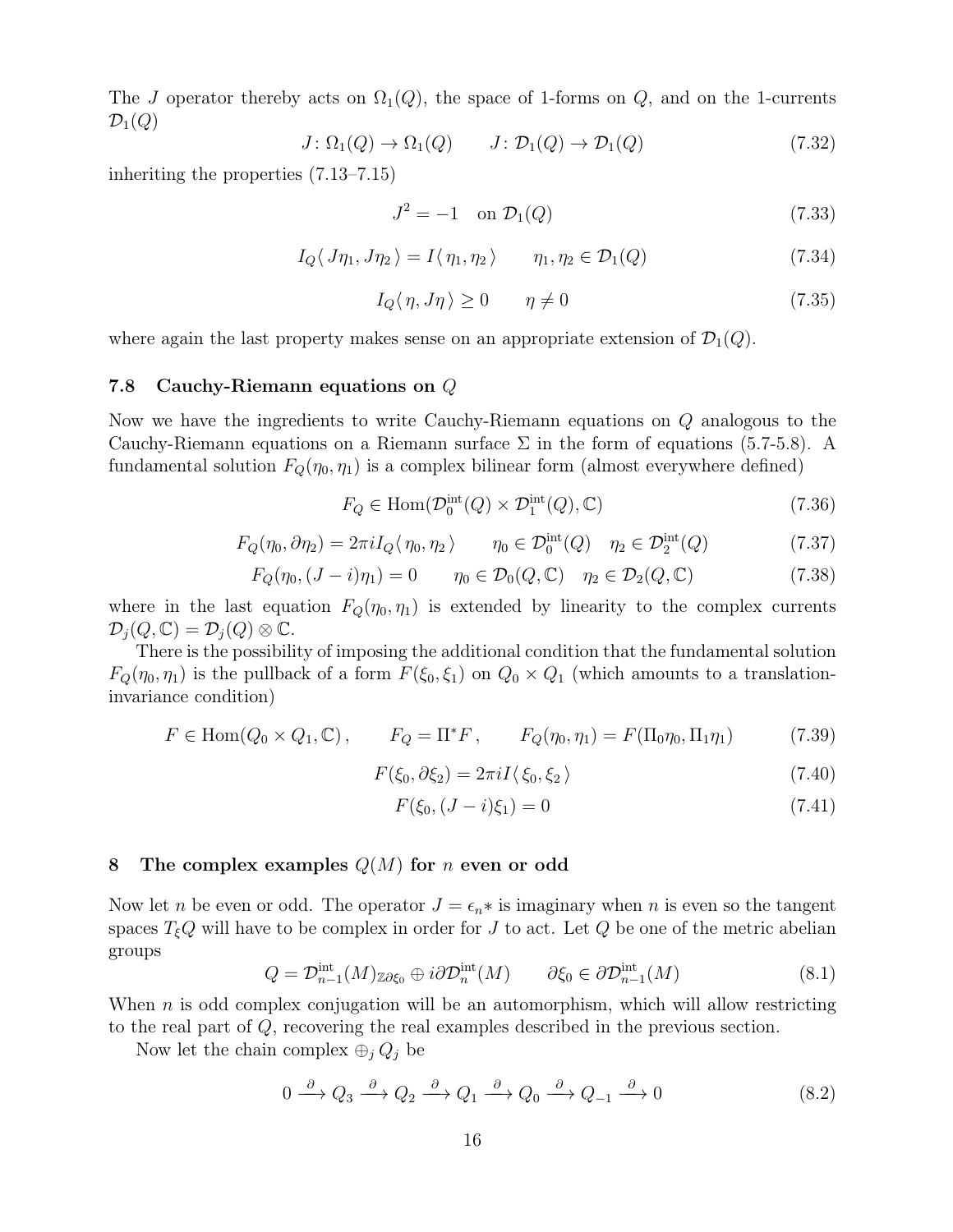$$
Q_0 = Q \t Q_1 = \mathcal{D}_n^{\text{int}}(M) \oplus i\mathcal{D}_n^{\text{int}}(M) \t Q_2 = \left[\mathcal{D}_{n+1}^{\text{int}}(M) \oplus i\mathcal{D}_{n+1}^{\text{int}}(M)\right] / Q_0^{\perp}
$$
  

$$
Q_{-1} = \mathbb{Z}\partial\xi_0 \t Q_3 = \left[\mathcal{D}_{n+2}^{\text{int}}(M) \oplus i\mathcal{D}_{n+2}^{\text{int}}(M)\right] / Q_{-1}^{\perp} \t Q_{-1} \cong \mathbb{Z} \t Q_3 \cong \mathbb{Z} \oplus i\mathbb{Z}
$$
 (8.3)

where  $Q_0^{\perp}$  and  $Q_{-1}^{\perp}$  are the orthogonal complements now in the skew-hermitian intersection form  $I_M \langle \bar{\xi}_1, \xi_2 \rangle$  defined in equation (4.5)

$$
Q_0^{\perp} = \{ \xi \in \mathcal{D}_{n+1}^{\text{int}}(M) \oplus i\mathcal{D}_{n+1}^{\text{int}}(M) : I_M \langle \bar{\xi}', \xi \rangle = 0 \quad \forall \xi' \in Q_0 \}
$$
(8.4)

$$
Q_{-1}^{\perp} = \{ \xi \in \mathcal{D}_{n+2}^{\text{int}}(M) \oplus i\mathcal{D}_{n+2}^{\text{int}}(M) : I_M \langle \bar{\xi}', \xi \rangle = 0 \quad \forall \xi' \in Q_{-1} \}
$$
(8.5)

The vector space  $\mathcal{D}_1$  of infinitesimal elements of  $Q_1$  is now the complex vector space

$$
\mathcal{D}_1 = \text{Hom}(Q_1, \mathbb{R})^* = \mathcal{D}_n^{\text{int}}(M) \oplus i\mathcal{D}_n^{\text{int}}(M) \tag{8.6}
$$

so  $J = \epsilon_n *$  acts on  $\mathcal{D}_1$  for n even or odd. By construction,  $I_M \langle \bar{\xi}_1, \xi_2 \rangle$  gives an almost everywhere defined nondegenerate skew-hermitian form  $I(\bar{\xi}_1,\xi_2)$  on  $\oplus_j Q_j$  with values in  $\mathbb{Z} \oplus i \mathbb{Z}$ 

$$
I \in \text{Hom}(\overline{\oplus_{j_1} Q_{j_1}} \times \oplus_{j_2} Q_{j_2}, \mathbb{Z} \oplus i\mathbb{Z})
$$
\n(8.7)

satisfying properties inherited from properties (4.6-4.12) of  $I_M\langle \bar{\xi}_1, \xi_2 \rangle$ .

Again there is a morphism of chain complexes of metric abelian groups

$$
\mathcal{D}_4^{\text{int}}(Q) \stackrel{\partial}{\to} \mathcal{D}_3^{\text{int}}(Q) \stackrel{\partial}{\to} \mathcal{D}_2^{\text{int}}(Q) \stackrel{\partial}{\to} \mathcal{D}_1^{\text{int}}(Q) \stackrel{\partial}{\to} \mathcal{D}_0^{\text{int}}(Q) \stackrel{\partial}{\to} \mathcal{D}_{-1}^{\text{int}}(Q) \stackrel{\partial}{\to} 0
$$
\n
$$
\begin{vmatrix} \Pi_4 & \mid \Pi_3 & \mid \Pi_2 & \mid \Pi_1 & \mid \Pi_0 & \mid \Pi_{-1} \\ 0 & \mid & \vartheta & \vartheta_2 & \vartheta_2 & \vartheta_2 \end{vmatrix} \stackrel{\partial}{\to} Q_1 \stackrel{\partial}{\to} Q_0 \stackrel{\partial}{\to} Q_0 \stackrel{\partial}{\to} Q_{-1} \stackrel{\partial}{\to} 0
$$
\n(8.8)

as in equations (7.16-7.22) for the real case. Again  $\Pi_1$  induces isomorphisms of vector spaces

$$
d\Pi_1 \colon T_{\xi}Q \to \mathcal{D}_1, \qquad d\Pi_1^* \colon \Omega_1 \to T_{\xi}^*Q \tag{8.9}
$$

so J acts on  $T_{\xi}Q$  and on  $T_{\xi}Q$  and on  $\Omega_1(Q)$ . Again the skew-hermitian form  $I\langle \bar{\xi}_1, \xi_2 \rangle$  pulls back to a skew-hermitian form  $I_Q \langle \bar{\eta}_1, \eta_2 \rangle$  on  $\oplus_j \mathcal{D}_j^{\text{int}}(Q)$ . Again the properties (4.6-4.12) are inherited from  $M$ . Again Cauchy-Riemann equations on  $Q$  can be expressed in terms of  $J$ and  $I_Q\langle \bar{\eta}_1, \eta_2 \rangle$ .

For every complex quasi Riemann surface there is an underlying real quasi Riemann surface which has the same morphism (8.8) of chain complexes, the same J operator, and the real part Re  $I\langle \bar{\xi}_1,\xi_2\rangle$  as the skew form on  $\oplus_j Q_j$ . The complex quasi Riemann surfaces are the real quasi Riemann surfaces with additional structure: multiplication by  $i$  and complex conjugation.

#### 9 Definition of quasi Riemann surface

Finally we try to define quasi Riemann surface. The definition should encompass all the examples  $Q(M)$  as narrowly as possible, providing structure sufficient to express Cauchy-Riemann equations.

A complex quasi Riemann surface is a metric abelian group Q along with a morphism  $Q \stackrel{\partial}{\longrightarrow} \mathbb{Z}$  and an automorphism  $\xi \mapsto \bar{\xi}$  (called complex conjugation) with  $\partial \bar{\xi} = \partial \xi$ . A real quasi Riemann surface is one where complex conjugation acts trivially  $\xi = \xi$ .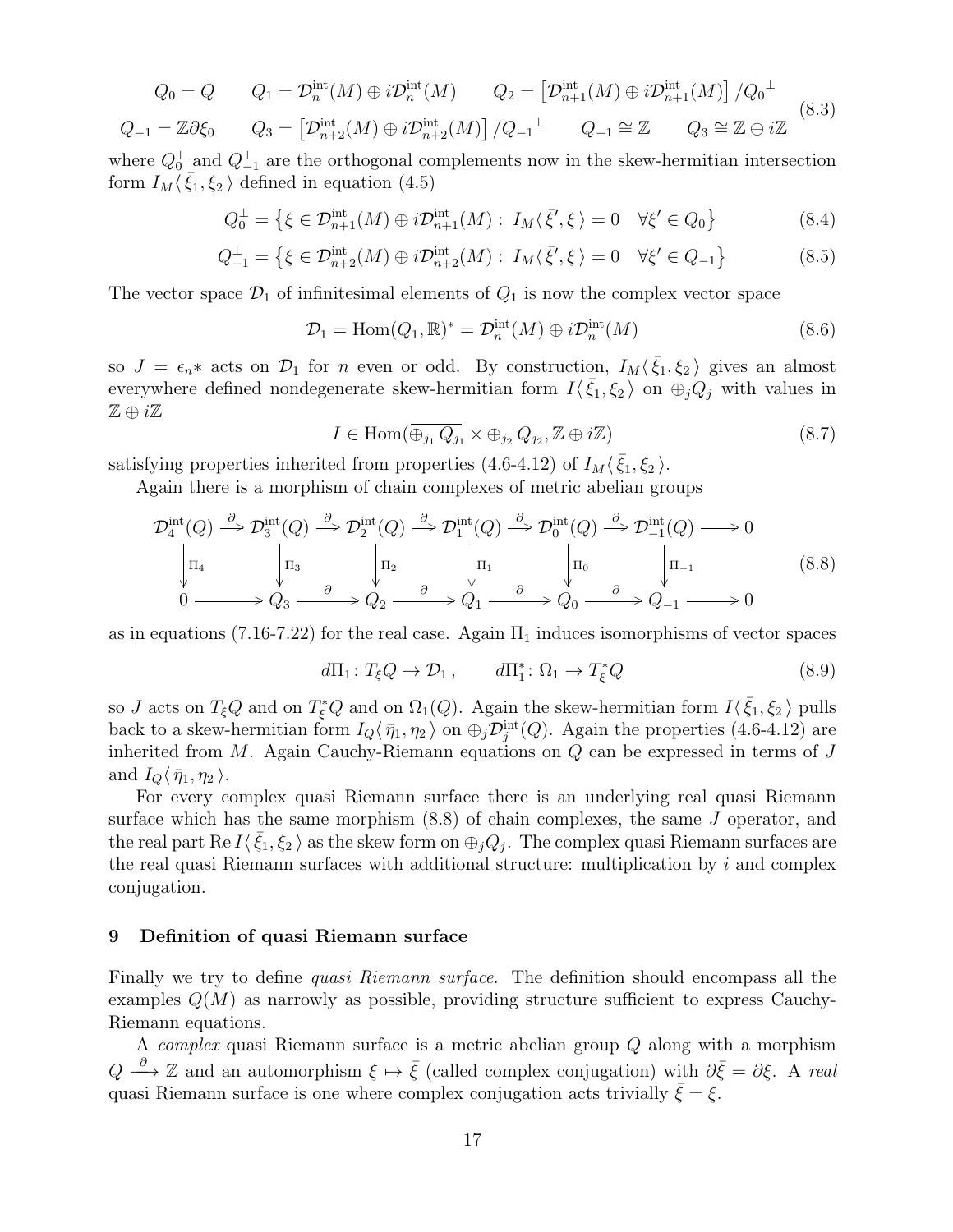Let the augmented integral chain complex of  $\boldsymbol{Q}$  be

$$
\cdots \stackrel{\partial}{\longrightarrow} \mathcal{D}_3^{\text{int}}(Q) \stackrel{\partial}{\longrightarrow} \mathcal{D}_2^{\text{int}}(Q) \stackrel{\partial}{\longrightarrow} \mathcal{D}_1^{\text{int}}(Q) \stackrel{\partial}{\longrightarrow} \mathcal{D}_0^{\text{int}}(Q) \stackrel{\partial}{\longrightarrow} \mathcal{D}_{-1}^{\text{int}}(Q) \stackrel{\partial}{\longrightarrow} 0 \tag{9.1}
$$

$$
\mathcal{D}^{\text{int}}(Q) = \bigoplus_{j=-1}^{\infty} \mathcal{D}^{\text{int}}_j(Q) \qquad \mathcal{D}^{\text{int}}_{-1}(Q) = \mathbb{Z} \qquad \partial \delta_{\xi} = \partial \xi \quad \xi \in Q \tag{9.2}
$$

Complex conjugation acts on  $\mathcal{D}^{\text{int}}(Q)$  as the push-forward of complex conjugation on  $Q$ .

There is a skew-hermitian form

$$
I_Q \in \text{Hom}(\overline{\mathcal{D}}^{\text{int}}(Q) \times \mathcal{D}^{\text{int}}(Q), \mathbb{A}) \qquad \mathbb{A} = \mathbb{Z} \oplus i\mathbb{Z} \text{ (complex case) or } \mathbb{Z} \text{ (real case)} \qquad (9.3)
$$

defined almost everywhere, satisfying

$$
I_Q(\bar{\eta}_1, \eta_2) \neq 0 \quad \text{only if } \deg(\eta_1) + \deg(\eta_2) = 2 \tag{9.4}
$$

$$
I_Q(\bar{\eta}_1, \eta_2) = -\overline{I_Q(\bar{\eta}_2, \eta_1)}
$$
\n(9.5)

$$
I_Q \langle \overline{\partial \eta}_1, \eta_2 \rangle = -I_Q \langle \overline{\eta}_1, \partial \eta_2 \rangle \tag{9.6}
$$

$$
I_Q(\bar{\eta}_1, \mathrm{T}_{*}^{\xi} \eta_2) = I_Q(\bar{\eta}_1, \eta_2) \qquad \deg(\eta_2) \ge 1 \qquad \xi \in Q. \tag{9.7}
$$

There is a linear operator  $J$  equivalently described as

$$
J: T_{\xi}Q \to T_{\xi}Q \qquad J: T_{\xi}^{*}Q \to T_{\xi}^{*}Q \qquad \xi \in Q \tag{9.8}
$$

$$
J \colon \mathcal{D}_1(Q) \to \mathcal{D}_1(Q) \qquad J \colon \Omega_1(Q) \to \Omega_1(Q) \tag{9.9}
$$

satisfying on the tangent spaces  $T_{\xi}(Q)$ 

$$
J^2 = -1 \tag{9.10}
$$

$$
I_Q \langle \overline{J \eta}_1, J \eta_2 \rangle = I_Q \langle \overline{\eta}_1, \eta_2 \rangle \tag{9.11}
$$

$$
I_Q(\bar{\eta}, J\eta) > 0 \qquad \eta \neq 0 \tag{9.12}
$$

$$
JT_*^{\xi} = T_*^{\xi} J \tag{9.13}
$$

Given this structure we define metric abelian groups

$$
Q_j = \mathcal{D}_j^{\text{int}}(Q) / \mathcal{D}_{2-j}^{\text{int}}(Q)^\perp \qquad j = -1, 0, 1, 2, 3 \tag{9.14}
$$

so there is a morphism of chain complexes

$$
\cdots \mathcal{D}_4^{\text{int}}(Q) \stackrel{\partial}{\rightarrow} \mathcal{D}_3^{\text{int}}(Q) \stackrel{\partial}{\rightarrow} \mathcal{D}_2^{\text{int}}(Q) \stackrel{\partial}{\rightarrow} \mathcal{D}_1^{\text{int}}(Q) \stackrel{\partial}{\rightarrow} \mathcal{D}_0^{\text{int}}(Q) \stackrel{\partial}{\rightarrow} \mathcal{D}_{-1}^{\text{int}}(Q) \longrightarrow 0
$$
  
\n
$$
\downarrow \Pi_4 \qquad \qquad \downarrow \Pi_3 \qquad \qquad \downarrow \Pi_2 \qquad \qquad \downarrow \Pi_1 \qquad \qquad \downarrow \Pi_0 \qquad \qquad \downarrow \Pi_{-1} \qquad (9.15)
$$
  
\n
$$
0 \longrightarrow Q_3 \stackrel{\partial}{\longrightarrow} Q_2 \stackrel{\partial}{\longrightarrow} Q_1 \stackrel{\partial}{\longrightarrow} Q_0 \stackrel{\partial}{\longrightarrow} Q_{-1} \longrightarrow 0
$$

with  $\Pi_j = 0, j \ge 4$ . Impose as additional condition on  $I_Q \langle \bar{\eta}_1, \eta_2 \rangle$ 

$$
Q_0 = Q \qquad \Pi_0 \delta_{\xi} = \xi \qquad \xi \in Q \tag{9.16}
$$